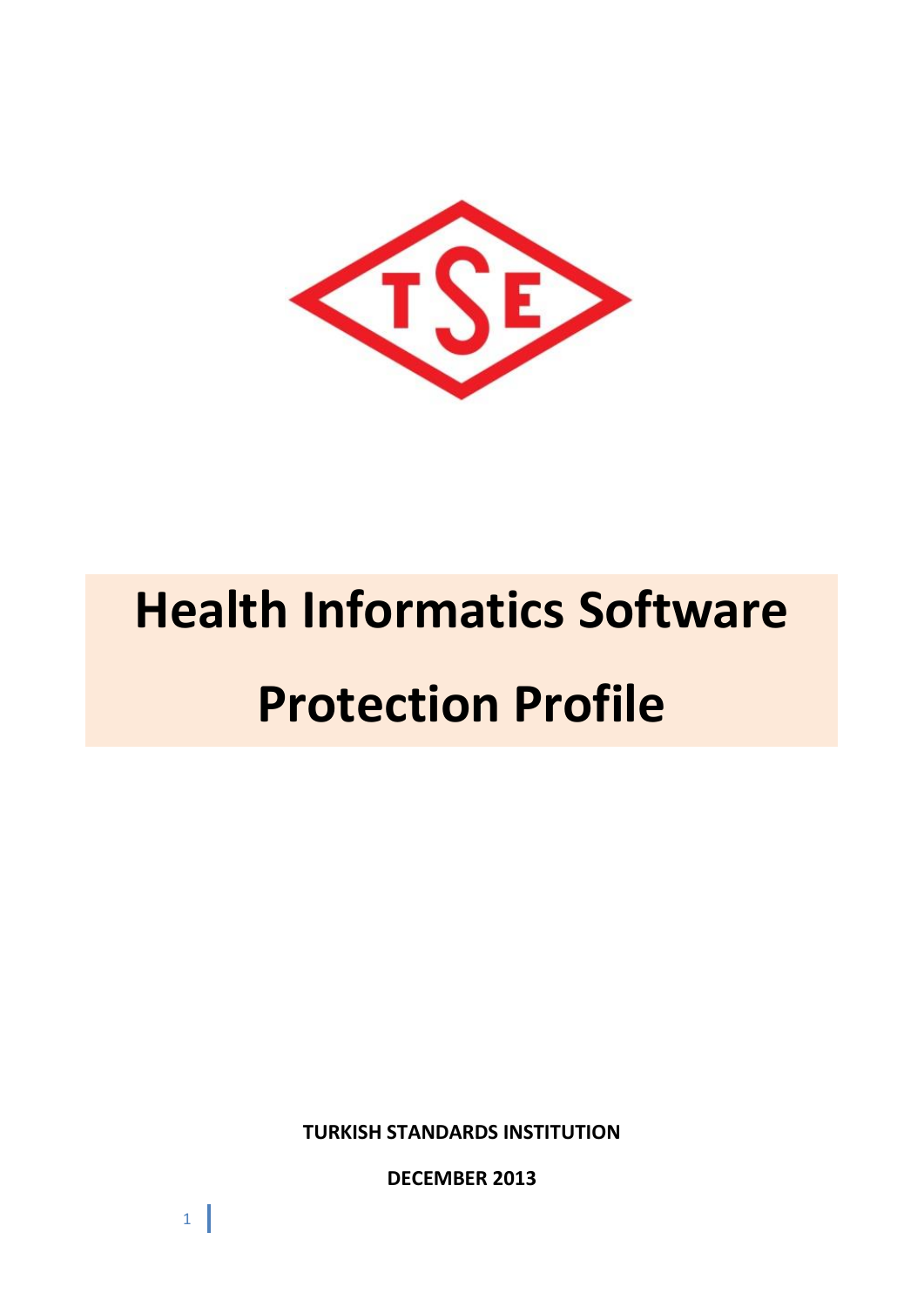# **Contents**

| 4.4.3. Rationale for the Security Objectives for the Operational Environment  14 |  |
|----------------------------------------------------------------------------------|--|
|                                                                                  |  |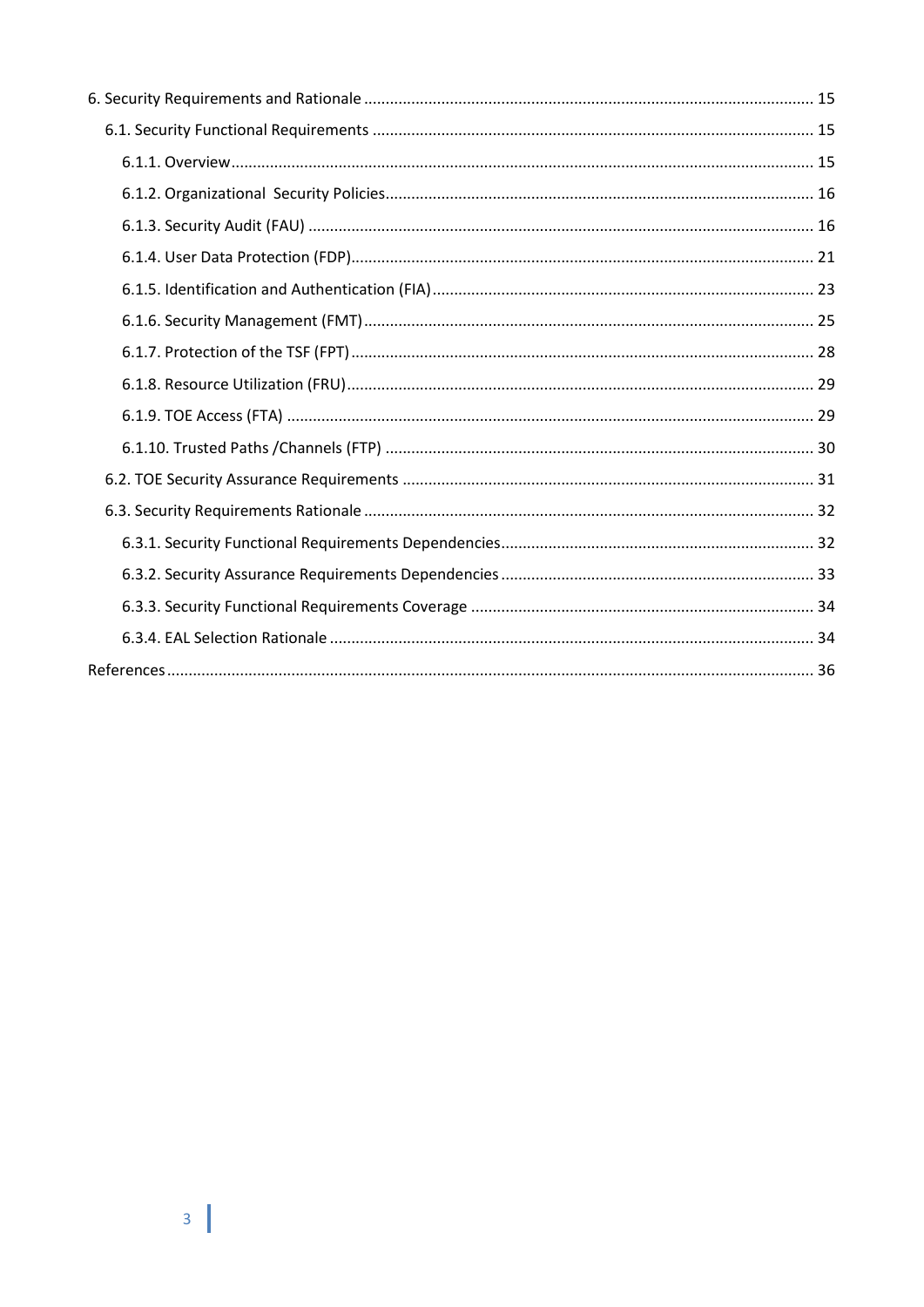# <span id="page-3-0"></span>**1. PP Introduction**

#### <span id="page-3-1"></span>**1.1. PP Reference**

The following table presents reference information related to this protection profile.

| <b>Title</b>                            | Health Informatics Software Protection Profile |
|-----------------------------------------|------------------------------------------------|
| Version                                 | 1.0                                            |
| <b>Publication date</b>                 |                                                |
| <b>Authors</b>                          | <b>Turkish Standards Institution</b>           |
| <b>Evaluation Assurance Level (EAL)</b> | EAL <sub>2</sub>                               |

#### <span id="page-3-2"></span>**1.2. Goal and the Scope**

In accordance with the developments in the recent years, newer information technology equipment and software has been developed and put into practice. Health is one of the areas that those technological products are used in. In order to use the data and the sources of the health facilities, various software applications are used. Hospital Information Management System, Family Practice Information System, Picture Archiving and Communication System (PACS), Laboratory Information Management System, Digital Document Management System and other health informatics software applications, which provides online services, are the most important ones. As these software applications need to interact with different national databases, they are designed and developed online. This protection profile discusses health information systems operating online.

The purpose of this protection profile, which is designed to use in web-based health information systems, is to identify minimal security requirements for the software used in public and private hospitals.

In parallel with the technological developments, health information systems, which host and process all kinds of information related to human health are now developed as web-based systems. As the Internet becomes widespread this kind of software is needed to interact and exchange information. Taken into consideration that the Internet is vulnerable to threats, it will be obvious that this software must have sufficient security measures. Ensuring that organizations take necessary security measures efficiently is only possible when these organizations comply with the standards and related certifications. The purpose of this protection profile is to cover the need for a guideline document, which can be used in certification processes of a web-based health information system. This protection profile discusses medium-level security measures related to health information system applications.

This protection profile is intended for the web-based health information system applications in general. In other words, functional features and components which are valid for all web-based health information systems were taken into consideration and those features and components which are specific to the applications were left out of the scope. There are two options for security features and components, which are out of scope of this protection profile if they wanted to be included in certification processes. The first option is to cover these security features and components in the Security Target document. The second and recommended option is to refer the protection profile of the specific product, which can be defined as web-based health information systems, to this protection profile.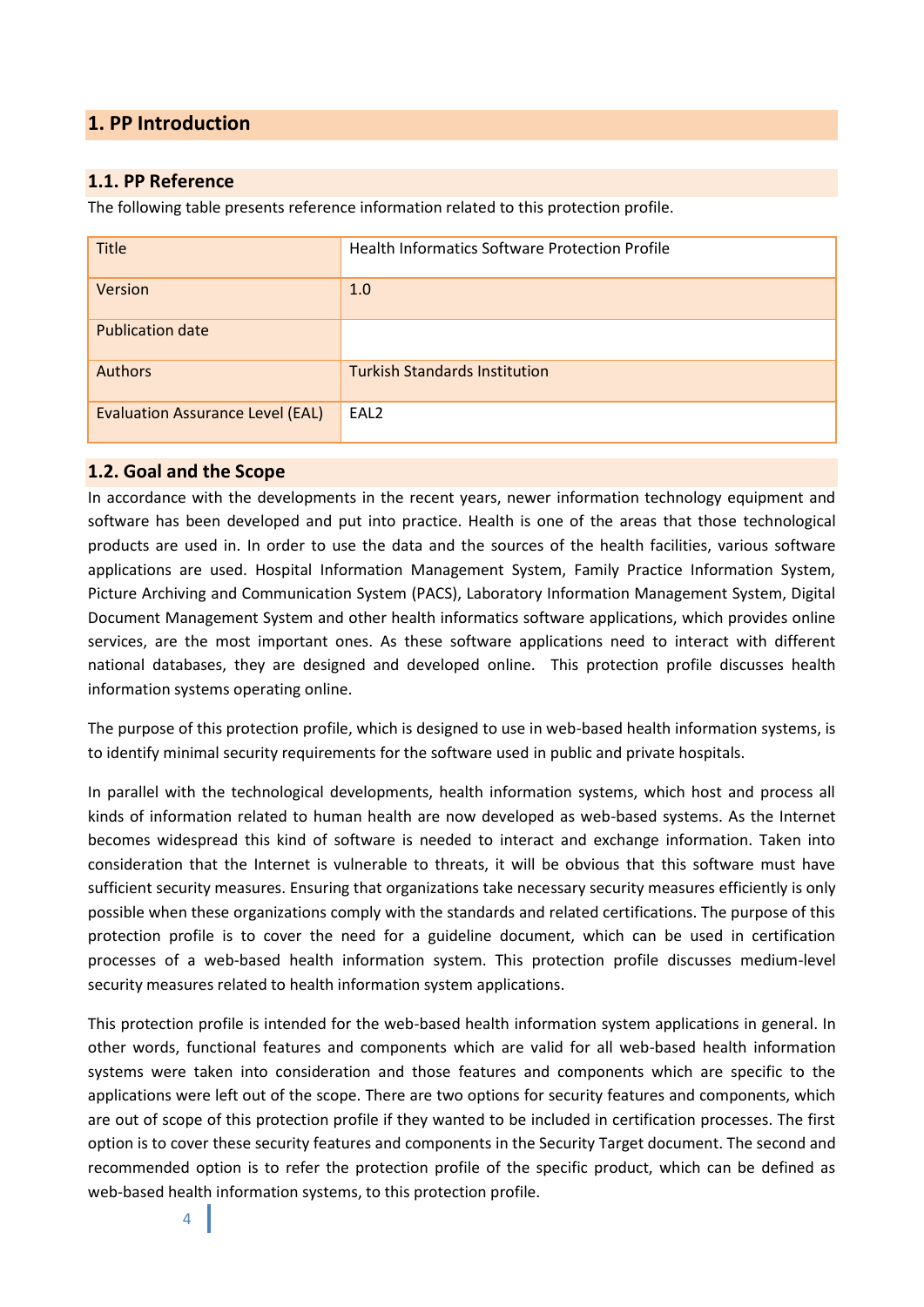When preparing a protection profile some issues, that the application is responsible to protect, such as the level of criticality and confidentiality of the data, the financial and emotional damage could occur by the loss and disclosure or unwanted modification of the data, shall be taken into consideration. In the applications, which are the subject of this study, patient records are processed. Additionally personal information related to the workers in the health sector (incumbent physicians, the department that they work, the patients that they treat, etc.) is kept in these applications as well. In the case that the information (on the basis of individually or statistically) mentioned here is accessed by illegal parties, serious damage might be caused. Therefore when security is not provided for the TOE, critical financial and emotional damages may occur. What is more is the loss of prestige. In consequence, in both private and public health sectors, it is very critical to provide security for the applications.

#### <span id="page-4-0"></span>**1.3. Target of Evaluation (TOE) Overview**

This section defines Target of Evaluation of the protection profile.

#### <span id="page-4-1"></span>**1.3.1. Introduction**

TOE is a web-based health information management system. The web-based health information management system mentioned here refers to an application which hosts and processes all kinds of patient data and which can be accessed online.

This protection profile is a general one, which is prepared for Hospital Information Management System, Family Practice Information System, Picture Archiving and Communication System (PACS), Laboratory Information Management System, Digital Document Management System and other health informatics application software, which provides online services. Therefore, in this protection profile the security functional requirements, that are common in those applications above, have been taken into consideration.

#### <span id="page-4-2"></span>**1.3.2. TOE Type**

The type of the TOE is a web-based health information systems application. In this sense TOE allows for auditing the checking in and out of the patients, examinations and reviews, and other related reports and materials. Thus, the TOE allows for reviewing the patients' medical history immediately. Additionally the TOE saves the individual information (date of birth, place of birth, blood type, etc.), contact information (Social Security Number, citizenship number, etc.) of the patient and the surgeries that the patient had before.

The TOE additionally provides basic security functions like authentication, secure communication and security management in order to provide security for the patient information.

#### <span id="page-4-3"></span>**1.3.3. Operational Environment Components**

This section provides detailed description of the TOE and discusses the software and hardware components of the TOE (operational environment) and basic security and functional features of the TOE.

Since the TOE operates on a network, it interacts with the components of that network. There is a web server on which the TOE operates and this web server operates on an operating system, which operates on a hardware server.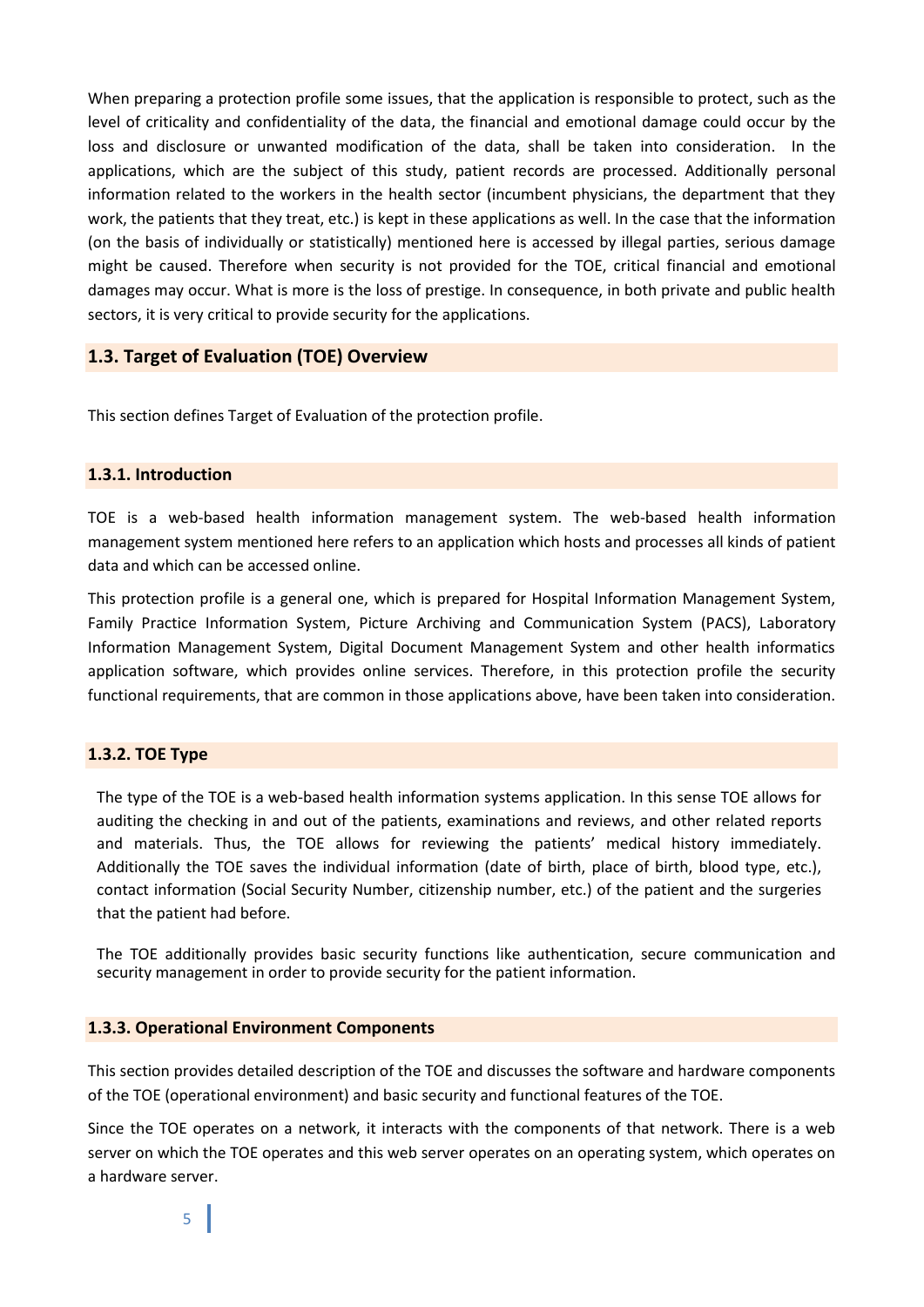#### **1.3.3.1. TOE Software and Hardware Components**

This section identifies peripheral software and hardware components, which interact with the TOE. Figure 1 shows how the TOE interacts with the operational environment.



**Figure 1 –** The overall structure of the operational environment of the TOE

Web server: The TOE operates on a web server as a web application. This web server may use any technology.

**Operating system:** The server that the TOE operates on has an operating system. The web server that the TOE operates on operates on this operating system and uses the sources of this system through this operating system.

**Hardware server:** The TOE operates on a server. This server may have different features from product to product.

**Network components and the firewall:** The TOE interacts with the network components in order to exchange patient and other related information. This interaction is carried out through the operating system and the server. Internet access of the TOE is controlled by a firewall.

**Time stamp server:** The TOE requires time stamp server, which is provided by operational environment in order to secure logs. This time stamp server has the feature of being electronic signature-based (which is created by the hardware).

**Database:** TOE saves all of the user and patient records in this database. There is a firewall protecting this database.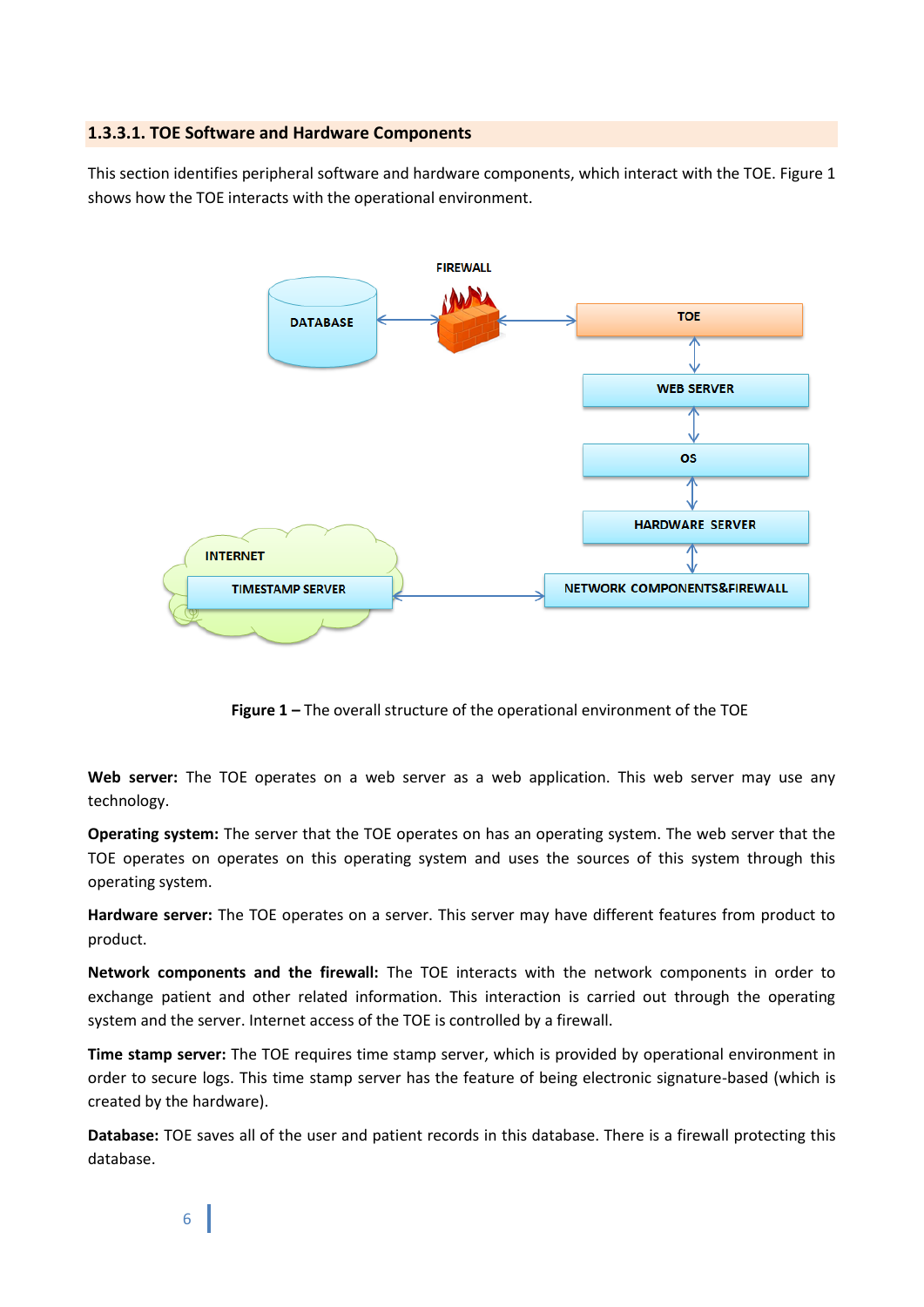#### <span id="page-6-0"></span>**1.3.4. Usage and Major Basic Security and Functional Attributes**

Security related attributes of the TOE are as follows:

**Authentication and authorization:** It is because the TOE may operate in an Internet free environment, effective authentication and authorization processes are required to apply. Authentication is generally performed through user name and password verification. When high level of security is needed, additional authentication methods like SMS confirmation, verification through mobile devices, electronic signature, etc. could be used in addition to user name and password verification. Hash functions (in general) are applied to passwords to prevent them from reversing to the original. However it is recommended that hashing information should be saved together with the salt variant.

**Access control:** TOE provides access permissions to pre-authorized sources depending on the user name and the password. The data of "which users may have access to what kind of sources" is kept in the access control lists.

**Auditing:** TOE automatically audits logs in order to record user activities over the system assets, access control and modifications. Content of the audit logs and the method of auditing should be easily understood and configurable through a user interface. TOE stamps the logs with a time stamp to prevent them from unauthorized modification. Thus, TOE could detect unauthorized modification of the logs.

**Administration:** TOE provides effective control mechanisms for the users responsible for administration of the system. It is important that these mechanisms should make decision-making process easier and more effective. TOE provides system administrators authorization and data management functionalities. Only the authorized users can access interfaces provided for administration of the TOE and more strict security measures are applied to those interfaces. Roles defined as a minimum for the TOE are administrator, user and the auditor. Administrator is the role that performs functions related to the administration of the TOE. User is the role that uses the TOE within the limits of authorization. Auditor is the role that can use only auditing functions (structuring settings, reviewing the logs, etc.), which are used in audits.

**Data protection:** TOE keeps records of two kinds of data in general, the patient data and the user data. TOE is responsible for protecting these data. It should be noted that protection should be provided not only for saving of the data but also during the transmission of the data.

#### <span id="page-6-1"></span>**1.5. Document Overview**

Part 1 provides the definitions of TOE and the Protection Profile. Thanks to this preliminary information security requirements and functions will be understood better.

Part 2 identifies conformance claims. Among these conformance claims are there common criteria conformance claims, Protection Profile conformance claims and package conformance claims. In addition, conformance claim rationale and which kind of conformance that a ST (Security Target) must have to conform this protection profile is expressed in this part as well.

Part 3 provides the definition of security policy and identifies threats, assumptions and organizational security policies, which are within the scope of TOE.

Part 4 defines security targets that correspond to the threats, assumptions and organizational security policies, which were identified in Part 3.

Part 5 identifies security requirements including functional and Assurance requirements that meets the security objectives.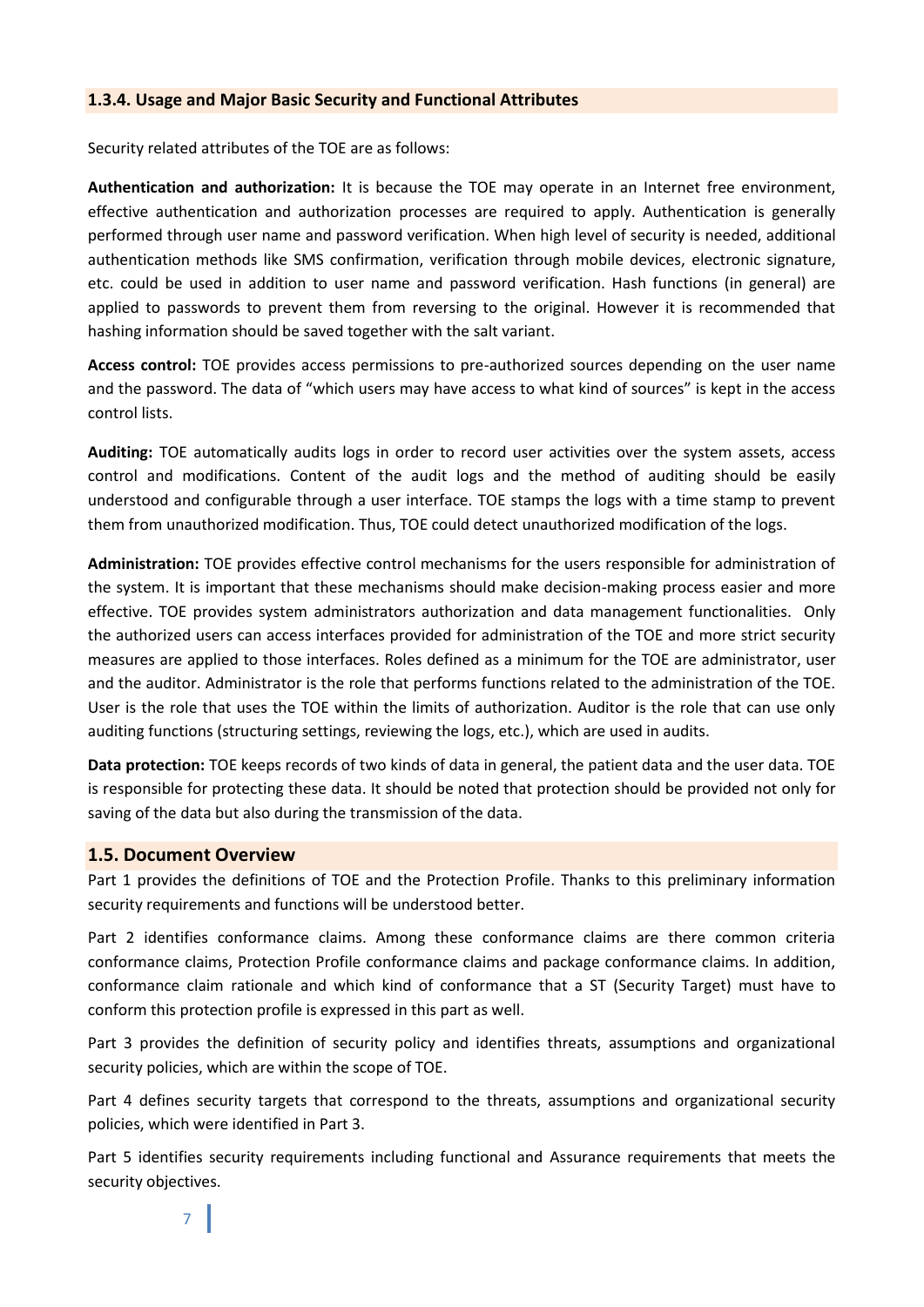Part 6 discusses security functional requirements, security Assurance requirements and security Assurance requirements rationale under the general title of security requirements.

In the last section, bibliography, supportive noteworthy references are given.

#### <span id="page-7-0"></span>**2. Conformance Claims**

#### <span id="page-7-1"></span>**2.1. Common Criteria Conformance Claim**

This protection profile is developed using Common Criteria Version 3.1, Revision 4.

This protection profile has strict conformance with Common Criteria Part 2.

This protection profile has strict conformance with Common Criteria Part 3.

# <span id="page-7-2"></span>**2.2. PP Conformance Claim**

This protection profile was not prepared as to conform to another protection profile.

#### <span id="page-7-3"></span>**2.3. Package Conformance Claim**

This protection profile conforms to the assurance package EAL 2, which is defined in Common Criteria Part 3.

#### <span id="page-7-4"></span>**2.4. Conformance Claim Rationale**

As this protection profile doesn't claim conformance to another protection profile, this part is not applicable.

#### <span id="page-7-5"></span>**2.5. Conformance Statement**

This protection profile requires "strict conformance".

#### <span id="page-7-6"></span>**3. Security Problem Definition**

#### <span id="page-7-7"></span>**3.1. Introduction**

This section identifies security threats related to the TOE and defines actions should be taken against these threats. Other threats, which are out of the scope of the TOE, are discussed in the assumptions. These threats are assumed to avoid independent from this protection profile. Organizational security policies are discussed in this section as well.

#### <span id="page-7-8"></span>**3.2. Assets**

|  | Table 1: Assets |  |
|--|-----------------|--|
|--|-----------------|--|

| <b>Definition</b>     | <b>Explanation</b>                                                                                                                                                                                                     |
|-----------------------|------------------------------------------------------------------------------------------------------------------------------------------------------------------------------------------------------------------------|
| D.User_Data           | Individual information belonging to the users of the TOE (Name, surname,<br>identity number, contact information and so on of the users of the TOE like<br>physician, nurse, administrator, data entry operator, etc.) |
| <b>D.Patient_Data</b> | Sensitive information of patients processed and saved by the TOE (Type of<br>illness, status of patient, medical intervention applied to the patient,<br>individual information of the patient, etc.)                  |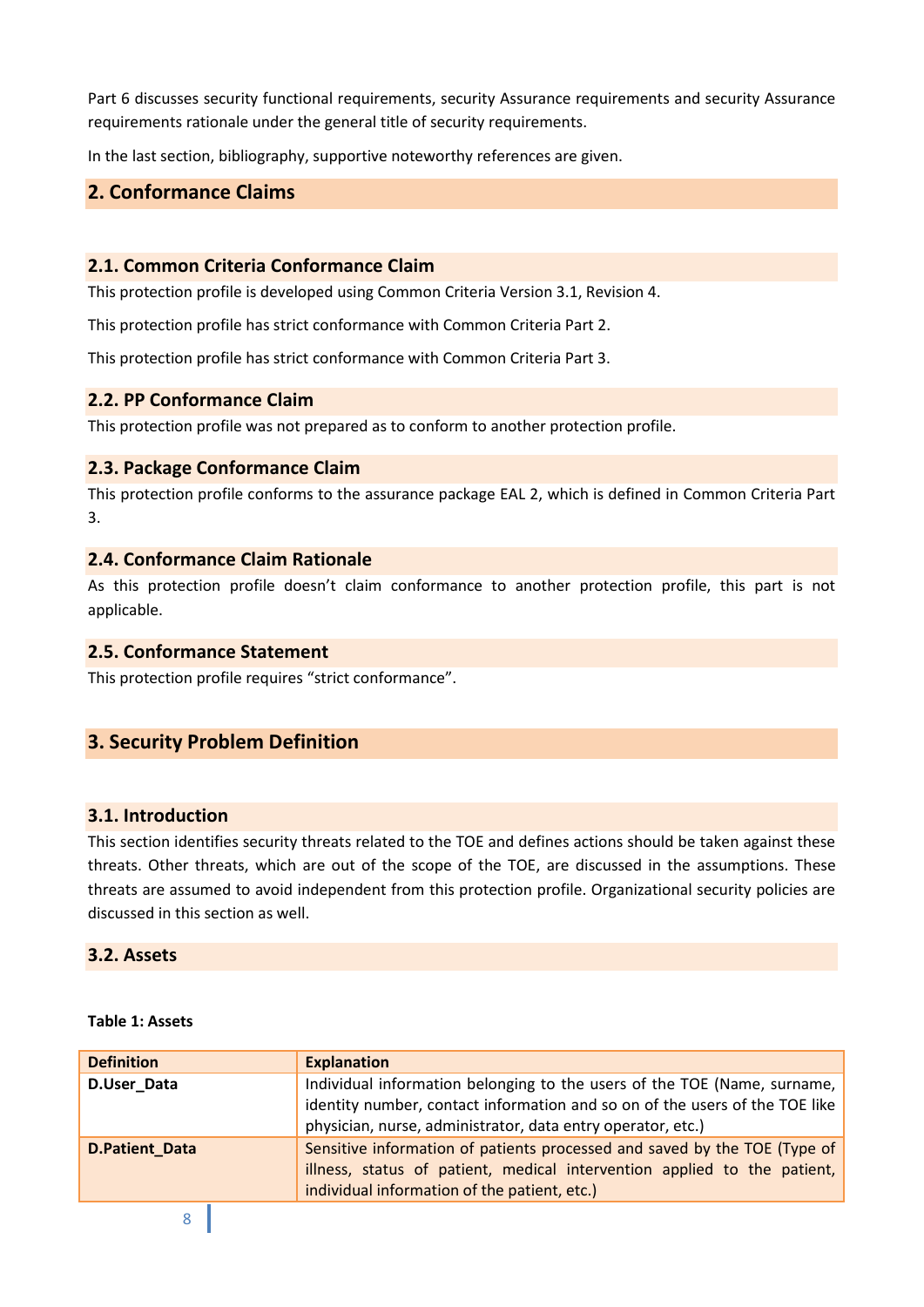| D.Authentication Data | User name and password information used by the authorized users to gain<br>access to the functionalities of the TOE |
|-----------------------|---------------------------------------------------------------------------------------------------------------------|
| D.System_Data         | Structuring data and logs hosted in the system                                                                      |
|                       |                                                                                                                     |

# <span id="page-8-0"></span>**3.3 Threats**

<span id="page-8-2"></span><span id="page-8-1"></span>

| 3.3.1. Threat Agents (Actors) |                                                                                                                                                                                                                                                                                                                                                                                                                                                                                                                       |  |  |  |  |  |  |
|-------------------------------|-----------------------------------------------------------------------------------------------------------------------------------------------------------------------------------------------------------------------------------------------------------------------------------------------------------------------------------------------------------------------------------------------------------------------------------------------------------------------------------------------------------------------|--|--|--|--|--|--|
| Attacker                      | Individual or IT entity that doesn't have user authorization but has access<br>to the TOE through interfaces logically or physically.                                                                                                                                                                                                                                                                                                                                                                                 |  |  |  |  |  |  |
|                               | Attacker is malicious and has strong motives, knowledge, system<br>resources and time to harm the system                                                                                                                                                                                                                                                                                                                                                                                                              |  |  |  |  |  |  |
| <b>3.3.2. Threats</b>         |                                                                                                                                                                                                                                                                                                                                                                                                                                                                                                                       |  |  |  |  |  |  |
| T.UNAUTHORISED ACCESS         | An unauthorized user or an attacker may try to gain access to the data that<br>someone doesn't have access permission for. If this attacker/user gains<br>access then he/she may compromise or modify these sensitive data<br>(D.Patient_Data, D.User_Data, D.Authentication_Data, D.System_Data).<br>This causes exfiltration, losing confidentiality and integrity of the data.                                                                                                                                     |  |  |  |  |  |  |
|                               | Attacker may gain unauthorized access to the TOE by exploiting<br>vulnerabilities like unchanged user names/passwords, using simple<br>passwords, keeping test accounts in the actual system.                                                                                                                                                                                                                                                                                                                         |  |  |  |  |  |  |
| T. SPOOFING                   | Attacker may attempt to compromise user name and password information<br>by directing the user of the TOE to a different address. This attempt may be<br>perform by using a bogus address or domain name or a similar interface.                                                                                                                                                                                                                                                                                      |  |  |  |  |  |  |
|                               | Directing User or System_Administrator to an address different from the<br>address of the application and giving the impression of this address<br>the<br>and<br>compromising the<br>information<br>belonging<br>to<br>TOE<br>(D.Authentication_Data) that used to get access to the system by the<br>attacker can be an example to this threat.                                                                                                                                                                      |  |  |  |  |  |  |
| T.DATA ALTERING               | Unauthorized individuals can modify data being protected by the TOE<br>without having permission. For instance, attacker can modify the data<br>(D.Patient Data, D.User Data, D.System Data), which is transmitted<br>between TOE and the components of the TOE's operational environment or<br>once the attacker has access to the data may try to disappear without a<br>trace by modifying the logs. Preferring protocols, which are not ensuring<br>data integrity, makes it easy for this threat being realized. |  |  |  |  |  |  |
| T.DATA_COMPROMISING           | This kind of threat is compromising the user (D.User_Data) and the patient<br>data (D.Patient_Data) without permission. For instance, having access to<br>the content of a table or a file or monitoring open text passing over the<br>network could be considered within this scope. Especially transmitting<br>sensitive data without encrypting it makes it easy that this threat is being<br>realized. These kind of threats can be easily realized from the network that<br>the TOE operates in.                 |  |  |  |  |  |  |
| <b>T.PRIVACY</b>              | This kind of threat is disclosing patient and user data (D.Patient_Data and<br>D.User_Data) by an authorized user through using the functionalities of the                                                                                                                                                                                                                                                                                                                                                            |  |  |  |  |  |  |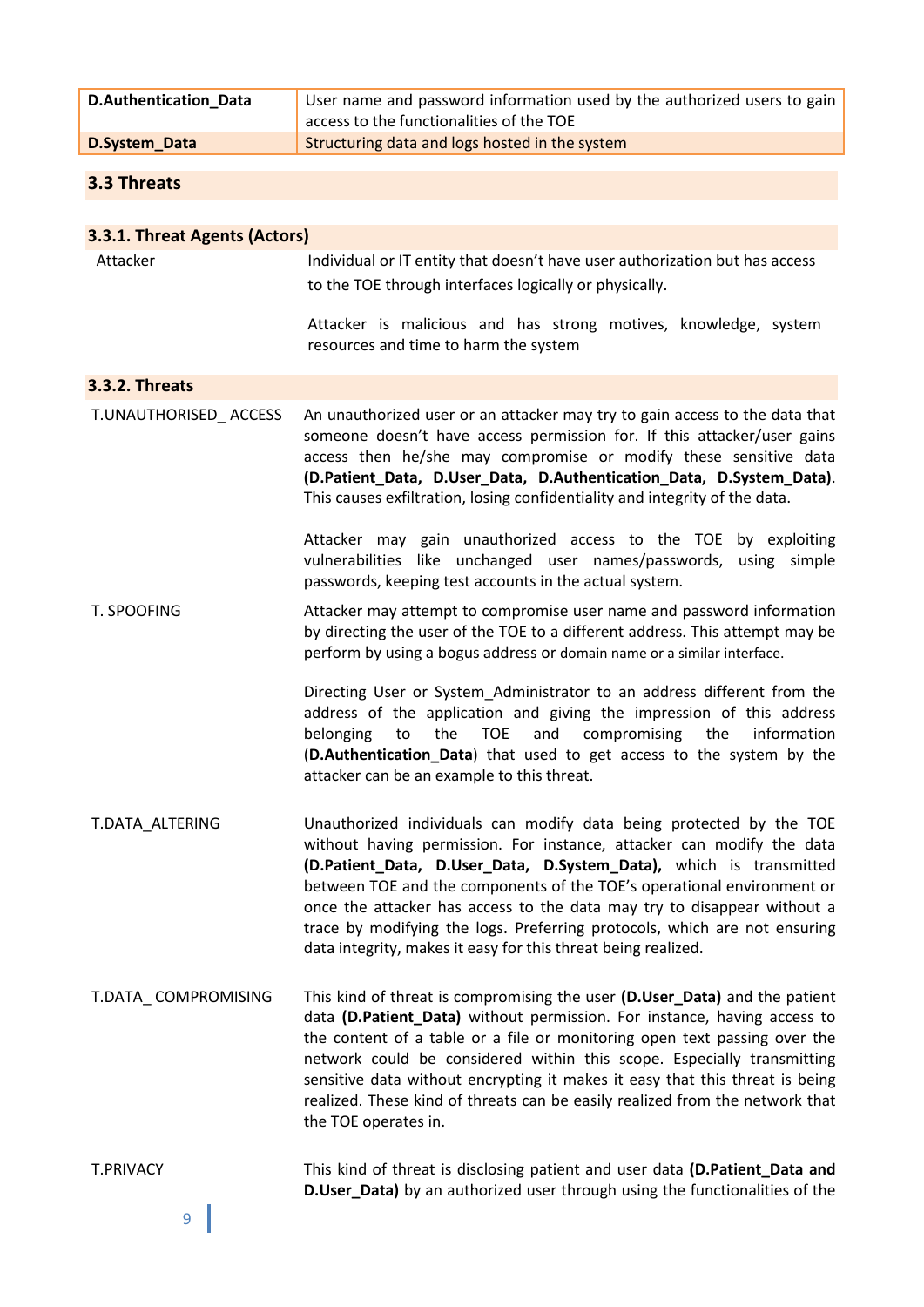TOE. For example, if an authorized user includes the data identifying patient's identities to a statistical report that is prepared, this can be considered within this scope. Especially saving sensitive data without encrypting it makes the threat being easily realized.

T.DENIAL OF SERVICE In this threat the service provided by the TOE or the TOE system itself is made unusable or inaccessible for a period of time. For example, the attacker's constantly and heavily demands can make the TOE unanswerable.

> Distributed denial of service attacks, which is a kind of denial of service, should be considered separately. Even though some measures can be taken to prevent from these kinds of attacks, those measures taken in the software layer generally falls behind.

- T.PRIVILAGE\_ESCALATION Privilege escalation is the situation where a limitedly authorized user gains more privileges. An attacker can access the system by using the methods related to the T.SPOOFING threat and then may become more privileged through privilege escalation. Thus, the attacker may gain access to the sensitive **D.Patient\_Data** and **D.System\_Data.**
- T.MALICIOUS\_UPDATE The attacker may try to update the software of the TOE with malicious software. Thus, the attacker may modify **D.System\_Data** and/or compromise **D.Patient\_Data D.User\_Data** through a covert channel**.**

T.CORRUPTING\_LOGS Attacker may deactivate the logging function (for example, by making storage space insufficient). Attacker may decrease reliability of **D.System\_Data** by adding erroneous data or deleting data from the logs kept by the TOE.

# <span id="page-9-0"></span>**3.4. Organizational Security Policies**

No organizational security policy has been identified within the scope of this protection profile.

#### <span id="page-9-1"></span>**3.5. Assumptions**

Assumptions made during the preparation of this protection profile are collected under three main headings:

- $\checkmark$  Assumptions related to the personnel,
- $\checkmark$  Assumptions related to the physical environment,
- $\checkmark$  Assumptions related to the connection.

#### <span id="page-9-2"></span>**3.5.1 Assumptions on Personnel**

A.TRUSTED\_ADMINISTRATOR It is assumed that all users who is responsible to install, configure and operate the TOE and the IT entities in the operational environment of the TOE are experienced, trained and meet the security conditions.

#### <span id="page-9-3"></span>**3.5.2 Assumptions on Physical Environment**

| A.PHYSICAL SECURITY | It is assumed that required physical and environmental security is provided |
|---------------------|-----------------------------------------------------------------------------|
|                     | for the components of the operational environment of the TOE. It is         |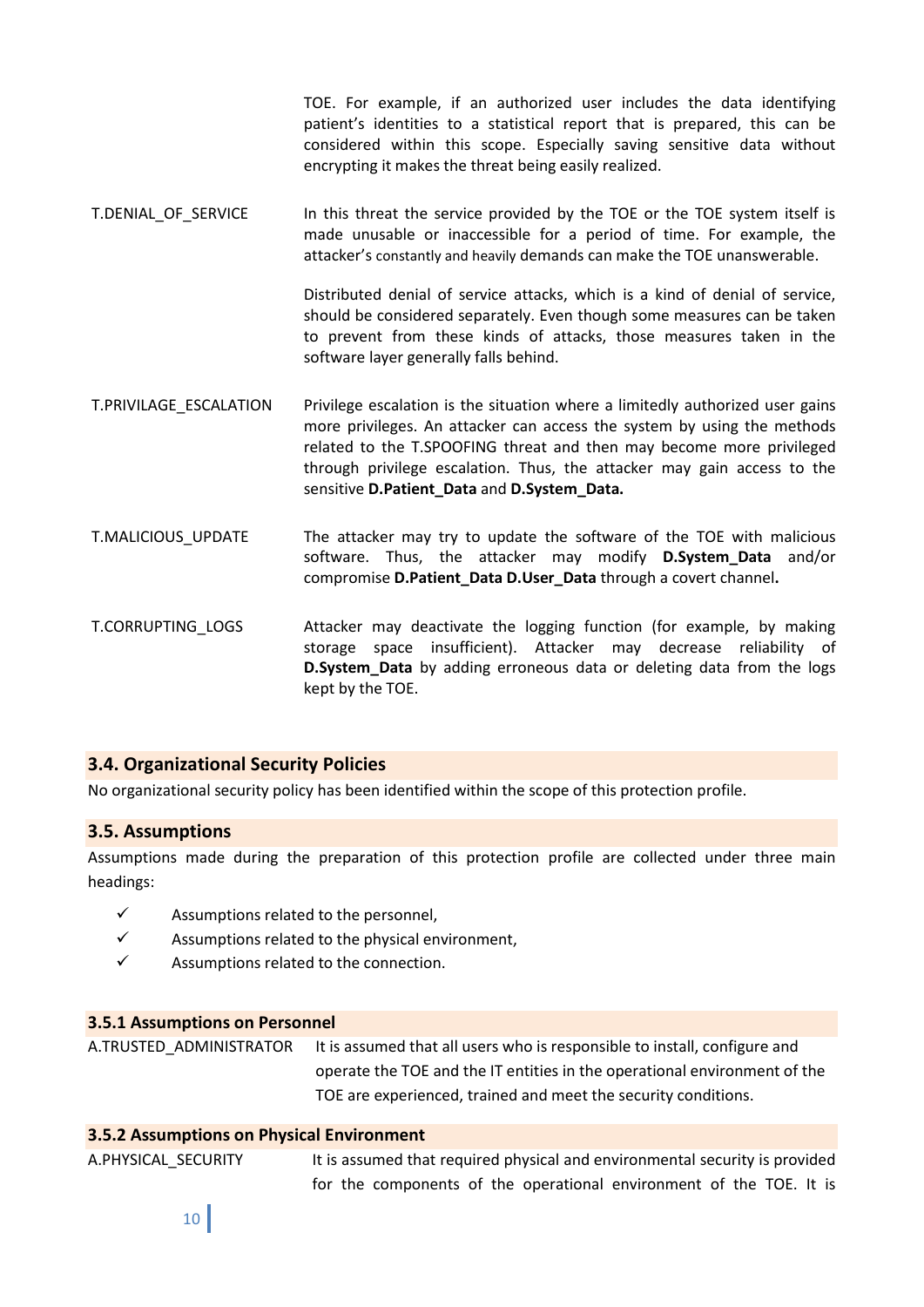required that entries to the room that host the server should be controlled and registered according to pre-defined authorization rules

#### <span id="page-10-0"></span>**3.5.3 Assumptions on Communications**

A.SECURE\_COMMUNICATION It is assumed that the communication, which is not protected by TSF, between the TOE and remote IT systems that the TOE interacts with and the transmission between the separately located parts of the TOE and the network are protected against different kinds of threats (distributed denial of service, penetration attempts to the network, malicious software attacks, etc.). In this sense it is assumed that integrity and confidentiality of the transmitted data is provided and sources of communication end points are verified. Secure transmission is ensured on the web commonly through SSL connection and https protocol.

> Application note: If the TOE consist separate parts and if the TOE applies mechanisms, which provide security for the transmitted data between these parts, ST author may choose using FPT\_ITT.1 to support or remove A.SECURE\_COMMUNICATION.

#### <span id="page-10-1"></span>**4. Security Objectives**

#### <span id="page-10-2"></span>**4.1. Introduction**

This section discusses the security objectives for the TOE and the security objectives for the Operational Environment of the TOE.

Security objectives are discussed in two parts: the security objectives for the TOE (security objectives that addressed directly by the TOE) and the security objectives for the Operational Environment of the TOE (security objectives that addressed by IT environment, which are not technical).

<span id="page-10-3"></span>

| 4.2. Security Objectives for the TOE |                                                                                                                                                                                                                                                                                |  |  |  |  |  |
|--------------------------------------|--------------------------------------------------------------------------------------------------------------------------------------------------------------------------------------------------------------------------------------------------------------------------------|--|--|--|--|--|
| O.AUDIT                              | TOE shall audit data access, access to the system functionalities and all the<br>operations related with security, save these logs and ensure that these<br>logs are not modified. These logs should be monitored constantly and it is<br>allowed to review these when needed. |  |  |  |  |  |
| O.AUTHENTICATION                     | TOE shall ensure all pre-defined users have been defined uniquely and<br>authenticate user identity before giving permission to access.                                                                                                                                        |  |  |  |  |  |
| O.AUTHORISATION                      | TOE shall ensure all pre-defined users have been defined uniquely and<br>authorized them in different levels. TOE shall check the authorization level<br>of the user when accessing the system and allow access in accordance<br>with this authorization.                      |  |  |  |  |  |
| O.DATA_FLOW_CONTROL                  | TOE shall control and manage unauthorized data flow in and out the<br>system. Any data received by the TOE shall be controlled through a control<br>mechanism.                                                                                                                 |  |  |  |  |  |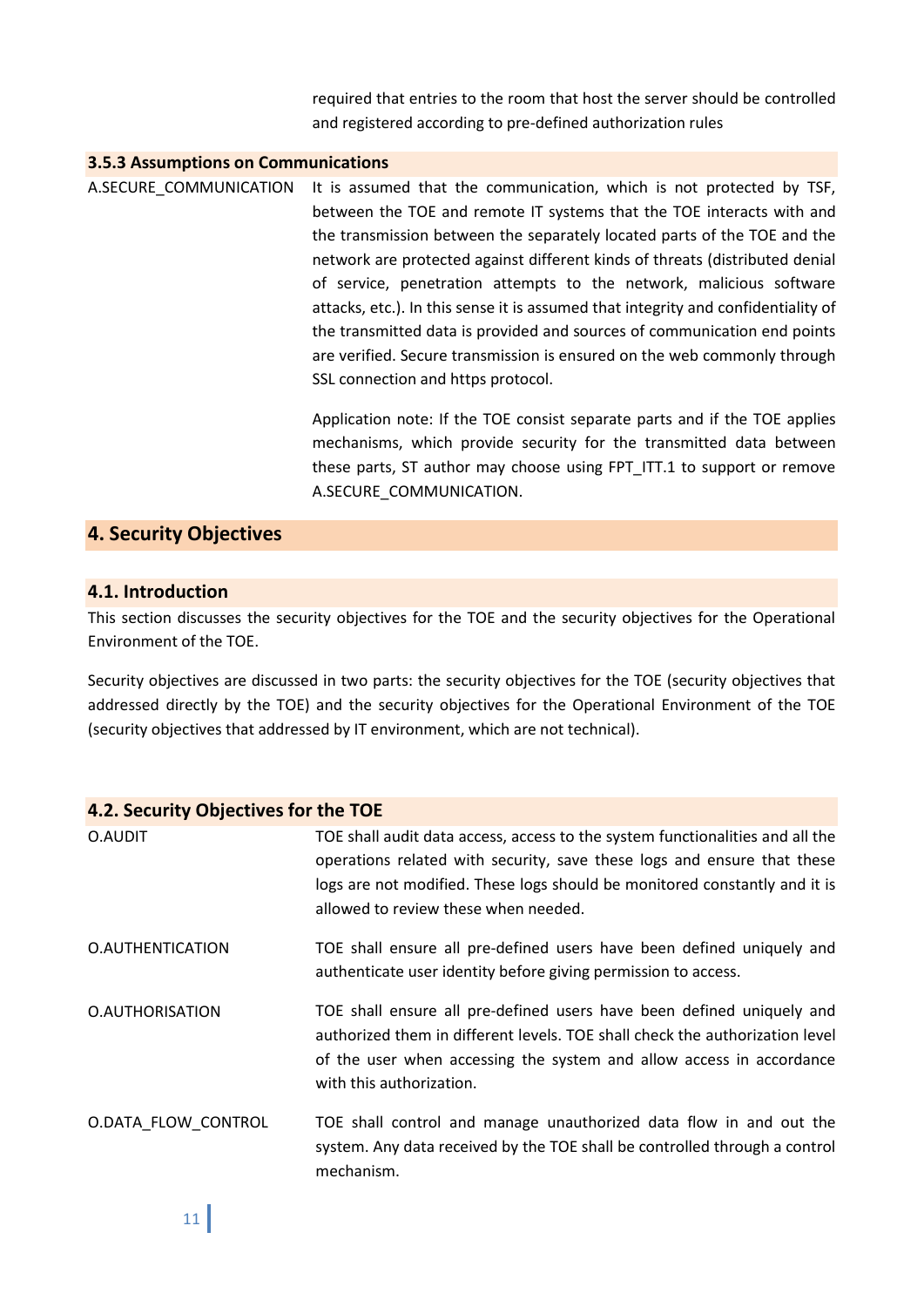<span id="page-11-0"></span>

| O.MANAGEMENT             | TOE shall provide all necessary means and functions in order that the<br>users, which have administrator authorization, manage the system<br>securely and effectively. TOE shall restrict using these means and functions<br>against unauthorized use and take necessary precautions. |  |  |  |  |  |  |
|--------------------------|---------------------------------------------------------------------------------------------------------------------------------------------------------------------------------------------------------------------------------------------------------------------------------------|--|--|--|--|--|--|
| O.DATA_PROTECTION        | TOE shall provide necessary security measures against that the data on the<br>system cannot be displayed, modified or deleted.                                                                                                                                                        |  |  |  |  |  |  |
| O.PRIVACY                | TOE shall provide necessary security measures against that the patients<br>data on the system cannot be displayed and copied unnecessarily even by<br>an authorized user.                                                                                                             |  |  |  |  |  |  |
| O.ERROR_MANAGEMENT       | TOE shall ensure that error management is applied and correct processes<br>operated on the system. The TOE shall manage all possible error types and<br>these errors should be displayed to the users in a more secure and<br>meaningful way.                                         |  |  |  |  |  |  |
| O.UPDATE                 | TOE shall verify manufacturer's signature on the update package and Thus,<br>prevent unauthorized updates.                                                                                                                                                                            |  |  |  |  |  |  |
|                          | 4.3. Security Objectives for the Operational Environment                                                                                                                                                                                                                              |  |  |  |  |  |  |
| OE.PHSICAL_SECURITY      | Security objectives for the operational environment shall provide physical<br>security of the IT entities within the domain. Unauthorized entries and<br>exits to and from this environment need to be blocked.                                                                       |  |  |  |  |  |  |
| OE.TRUSTED_ADMINISTRATOR | Security objectives for the operational environment shall ensure that all<br>authorized users have been trained as needed and meet all security<br>requirements.                                                                                                                      |  |  |  |  |  |  |
| OE.CONTROL AND MONITOR   | All entries and exits to and from the operational environment of the TOE<br>shall be controlled and registered. These records shall be monitored<br>constantly and it is allowed to review these records when needed.                                                                 |  |  |  |  |  |  |
| OE.TIME_STAMP            | Security objectives for the operational environment of the TOE shall<br>ensure establishing of time stamps in order to record security related<br>incidents sensitively. This time stamp should be digital signature-based.                                                           |  |  |  |  |  |  |
| OE.SECURE_COMMUNICATION  | environment of the<br><b>TOE</b><br>Operational<br>shall<br>provide<br>secure<br>a<br>communication environment. Taking network security precautions should<br>do this.                                                                                                               |  |  |  |  |  |  |

# <span id="page-11-1"></span>**4.4. Security Objectives Rationale**

Security objectives rationale shows that defined security objectives are necessary, suitable and enough to deal with the security problems.

- For each threat, organizational security policy and assumption at least one security objective has been defined.
- Each security objective encompasses at least one threat, organizational security policy and assumption.

# <span id="page-11-2"></span>12 **4.4.1. Security Objectives Coverage**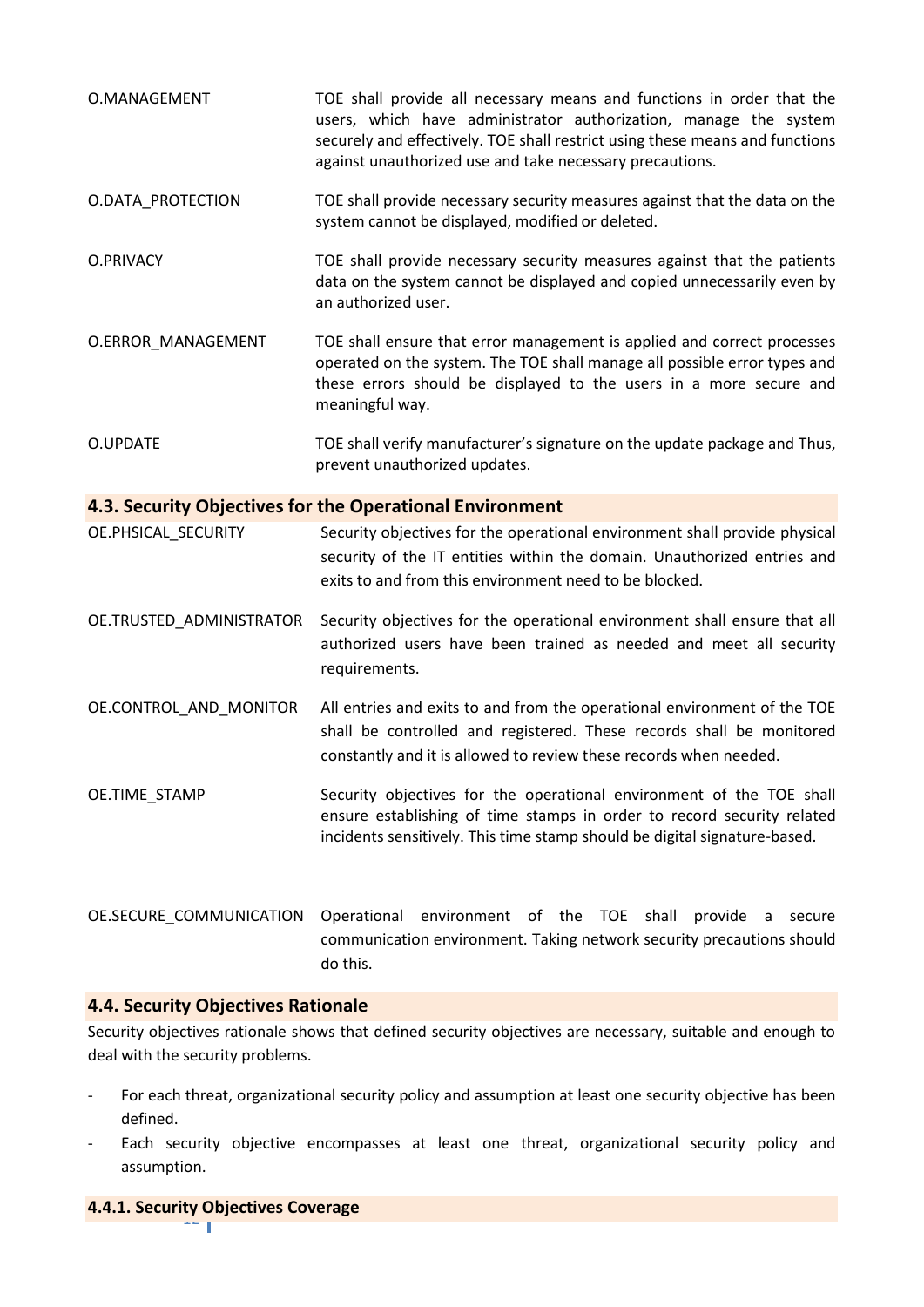Table 1 presents which security problem definition is encompassed by which security objective. Threats and organizational security objectives are considered together with security objectives for the TOE and security objectives for the operational environment of the TOE. Assumptions on the other hand are considered only with security objectives for the operational environment of the TOE.

|                                                       |                                    | <b>Threats</b>        |            |                    |                     |              | <b>Assumptions</b>  |                           |                    |                           |                          |                     |                        |
|-------------------------------------------------------|------------------------------------|-----------------------|------------|--------------------|---------------------|--------------|---------------------|---------------------------|--------------------|---------------------------|--------------------------|---------------------|------------------------|
|                                                       |                                    | T.UNAUTHORISED ACCESS | T.SPOOFING | T.DATA_ALTERING    | T.DATA_COMPROMISING | T.PRIVACY    | T.DENIAL_OF_SERVICE | T.PRIVILAGE_ESCALATION    | T.MALICIOUS_UPDATE | T.CORRUPTING_LOGS         | A. TRUSTED_ADMINISTRATOR | A.PHYSICAL_SECURITY | A.SECURE_COMMUNICATION |
|                                                       | O. AUDIT                           |                       |            |                    | $\overline{X}$      |              |                     | $\mathsf{X}$              |                    | $\mathsf{X}$              |                          |                     |                        |
|                                                       | <b>O.VERIFICATION</b>              | $\pmb{\mathsf{X}}$    |            | X                  |                     |              |                     |                           |                    |                           |                          |                     |                        |
|                                                       | <b>O. AUTHORIZATION</b>            |                       | X          | $\mathsf{X}$       |                     |              |                     | $\mathsf{X}$              |                    |                           |                          |                     |                        |
|                                                       | O. DATA_FLOW_CONTROL               |                       |            | $\pmb{\mathsf{X}}$ | $\mathsf{X}$        |              |                     |                           | $\pmb{\mathsf{X}}$ |                           |                          |                     |                        |
|                                                       | <b>O. MANAGEMENT</b>               |                       |            | $\mathsf{X}$       |                     |              |                     |                           |                    |                           |                          |                     |                        |
|                                                       | O. DATA_PROTECTION                 | X                     |            | X                  | $\mathsf{X}$        |              |                     | X                         |                    |                           |                          |                     |                        |
|                                                       | <b>O.PRIVACY</b>                   |                       |            |                    |                     | $\mathsf{X}$ |                     |                           |                    |                           |                          |                     |                        |
|                                                       | O. ERROR_MANAGEMENT                |                       |            |                    | $\mathsf{X}$        |              |                     | $\boldsymbol{\mathsf{X}}$ |                    |                           |                          |                     |                        |
| Security objectives                                   | <b>O.UPDATE</b>                    |                       |            |                    |                     |              |                     |                           | $\pmb{\mathsf{X}}$ |                           |                          |                     |                        |
|                                                       | OE. PHYSICAL _SECURITY             |                       |            |                    |                     |              |                     |                           |                    |                           |                          | X                   |                        |
| <b>Operational Environment</b><br>Security Objectives | OE.<br>TRUSTED_ADMINISTRATOR       |                       |            |                    |                     |              |                     |                           |                    |                           | $\mathsf{X}$             |                     |                        |
|                                                       | OE.<br>CONTROL_AND_MONITORING      |                       |            |                    |                     |              |                     |                           |                    |                           |                          | $\pmb{\mathsf{X}}$  |                        |
|                                                       | OE. TIME_STAMP                     |                       |            | $\pmb{\mathsf{X}}$ |                     |              |                     |                           |                    | $\boldsymbol{\mathsf{X}}$ |                          |                     |                        |
|                                                       | OE.SECURE_<br><b>COMMUNICATION</b> |                       |            |                    |                     |              | $\mathsf{X}$        |                           |                    |                           |                          |                     | $\mathsf{X}$           |

#### **Table 2:Mapping of Security Problems to Security Objectives**

#### <span id="page-12-0"></span>**4.4.2. Rationale for the Security Objectives for the TOE**

#### **TOE SECURITY OBJECTIVE RATIONALE**

O.AUDIT TOE ensures that all operations related with accessing to system functionalities and security be audited. It allows protecting these logs in a secure way and monitoring them when needed. TOE provides functionality for taking action when the audit log is full. Generating audit logs allows TOE to detect the identity of the attacker by using the audit data during the attacker's successive authentication attempts. Audit logs prevent security problems like spoofing by using a false identity, denying an operation or overall operations, denial of the service, blocking the system, privilege escalation without permission and malicious use of logs. Thus, this security objective provides countermeasures against T.DATA\_ COMPROMISING, T.PRIVILAGE\_ESCALATION, and T.CORRUPTING\_LOGS threats.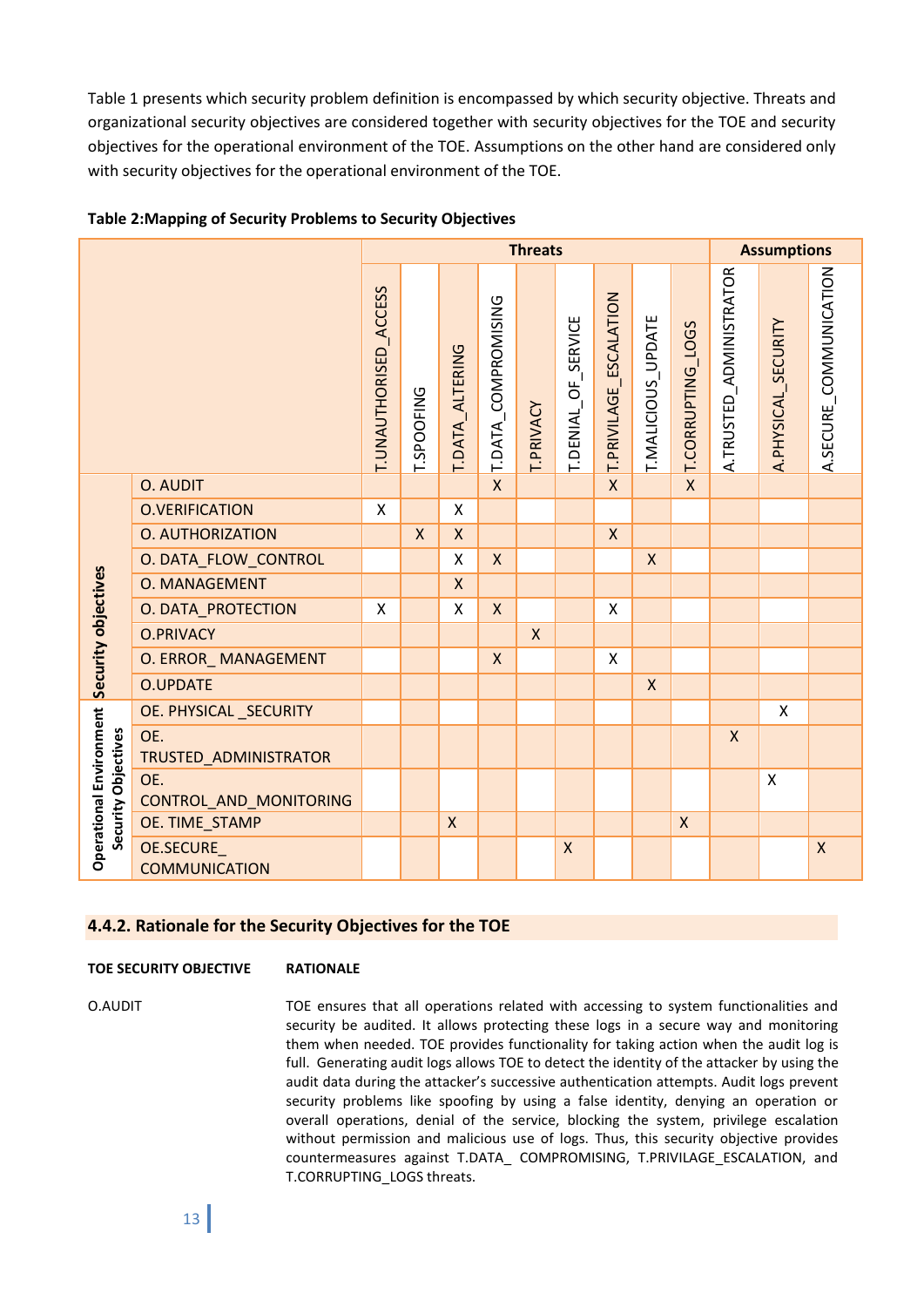| 0.AUTHENTICATION | This security objective ensures that the TOE is verifying the identity of the user before |  |  |  |  |  |  |  |  |
|------------------|-------------------------------------------------------------------------------------------|--|--|--|--|--|--|--|--|
|                  | giving access permission. Using the user name/password queries generally performs         |  |  |  |  |  |  |  |  |
|                  | authentication. However in some special occasions biometric systems may be used for       |  |  |  |  |  |  |  |  |
|                  | authentication. Authentication for accessing the TOE may only be vulnerable to an         |  |  |  |  |  |  |  |  |
|                  | external attacker's successive authentication attempts. Thus, the TOE provides a          |  |  |  |  |  |  |  |  |
|                  | defense mechanism against external successive authentication attempts.                    |  |  |  |  |  |  |  |  |
|                  | The authentication mechanism provided by this security objective will ensure blocking     |  |  |  |  |  |  |  |  |
|                  | unauthorized access to the system and correspondingly protecting the data integrity.      |  |  |  |  |  |  |  |  |
|                  | provides countermeasures<br>obiective<br>against<br>this<br>security<br>Thus.             |  |  |  |  |  |  |  |  |
|                  | T.UNAUTHORISED ACCESS and T.DATA MODIFICATION.                                            |  |  |  |  |  |  |  |  |

- O.AUTHORISATION This security objective allows for authorization of the users. This is required to manage security issues. TOE allows all users to access the system, after verifying their identities, within their privileges. System administrators are to be defined in order that they take responsibility of all operations performed in the system. Thus, this security objective provides countermeasures against T.SPOOFING, T.DATA\_MODIFICATION and T.PRIVILAGE\_ESCALATION.
- O.DATA\_FLOW\_CONTROL This security objective allows for controlling data flow in and out of the system. Attacks, which may come through data flow, are detected and prevented by this way. It might be an attack in which malicious data or an unauthorized access to the web application is used. Thus, this security objective provides countermeasures against T.DATA\_MODIFICATION, T.DATA\_COMPROMISING and T.MALICIOUS\_UPDATE.
- O.MANAGEMENT This security objective provides all kinds of means and functionalities, which are needed by the users having administrator privileges to manage the system in a secure and efficient way. Thanks to this security objective TOE's security functionality allows for keeping the data up to date. Thus, this security objective provides countermeasures against T.DATA\_MODIFICATION.
- O.DATA\_PROTECTION This security objective provides countermeasures for preventing TOE's security functions data from being displayed, modified and deleted by an unauthorized user. Thus, this security objective provides countermeasures against T.DATA\_MODIFICATION, T.DATA\_COMPROMISING T.UNAUTHORISED\_ACCESS and T.PRIVILAGE\_ESCALATION.
- O.PRIVACY This security objective provides countermeasures for preventing patient data on the system from being displayed and copied unnecessarily even by an authorized user. Thus, this security objective provides countermeasures against T.PRIVACY.
- O.ERROR MANAGEMENT This security objective allows for managing all errors and presenting these errors to the users in a meaningful way without the data of security functions. Displaying the data and having unauthorized access by performing an attack right after a system gives errors is avoided through error management by this way. Thus, this security objective provides countermeasures against T.DATA\_COMPROMISING and T.PRIVILAGE\_ESCALATION.

<span id="page-13-0"></span>O.UPDATE Sometimes updates might be necessary for a TOE. These updates shall be performed using update packages endorsed by the supplier. TOE shall verify reliability of these packages and avoid unauthorized updates.

> Malicious updates, which might be performed by unauthorized entities, may harm the system integrity and cause data loss. This security objective ensures that only the updates endorsed by the supplier can be applied. Thus, this security objective provides countermeasures against T.MALICIOUS\_UPDATE.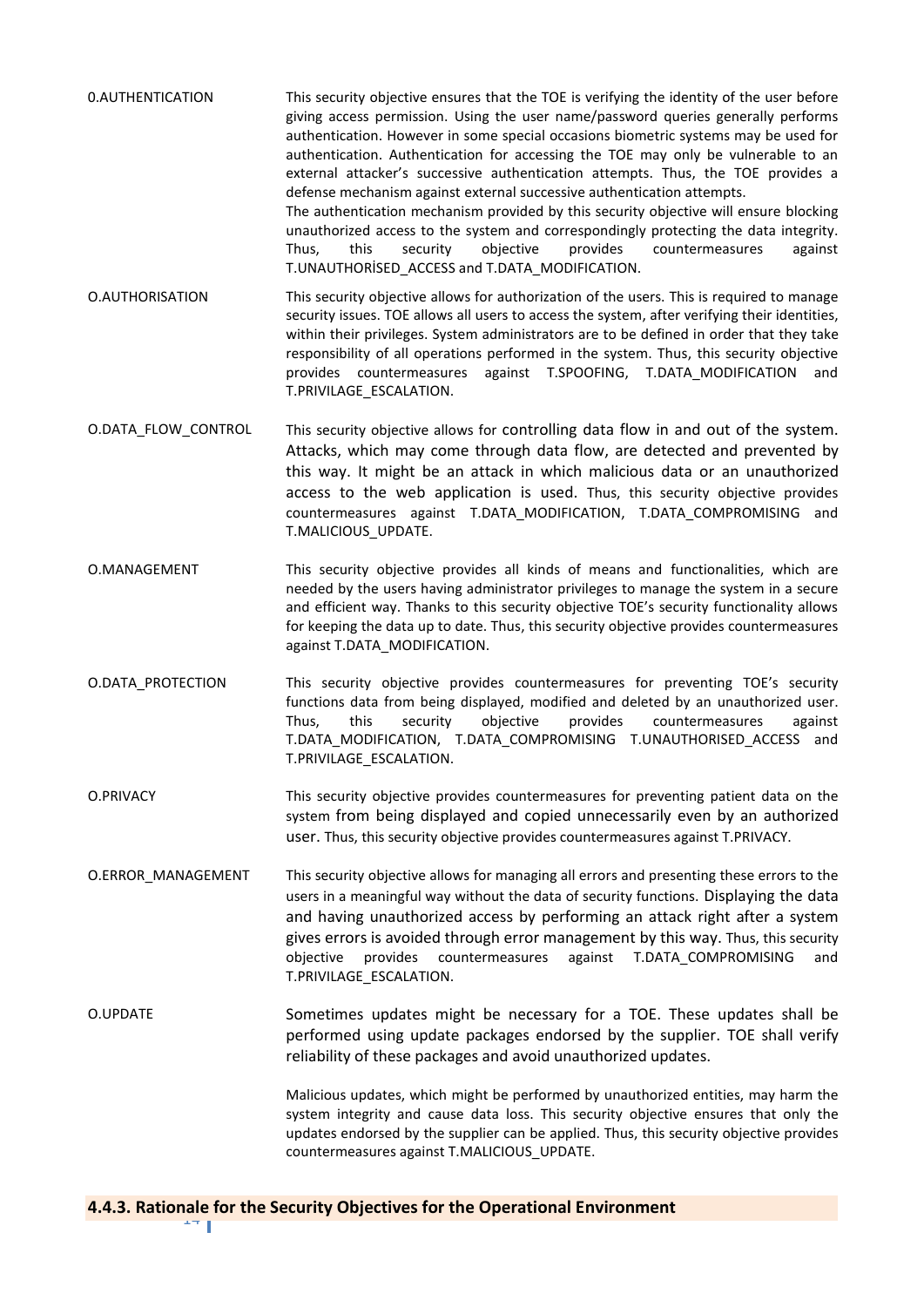OE.PHYSICAL\_SECURITY This security objective for the operational environment ensures that the TOE exists and operates in a physically secure environment. It prevents unauthorized individuals from entering in and exiting out of this environment. Thus, this security objective satisfies A.PHYSICAL\_SECURITY.

OE.TRUSTED\_ADMINISTRATOR This security objective for the operational environment ensures that all users having administrator privileges have passed security controls and been selected from among experienced individuals. These users have to be trained on security as well. Thus, this security objective satisfies A. TRUSTED\_ADMINISTRATOR.

OE.CONTROL\_AND\_MONITOR This security objective for the operational environment ensures that all entrances and exits, in and out of the operational environment of the TOE to be recorded. It also allows these records to be protected and monitored when needed. It blocks unauthorized access to the operational environment.

> This security objective for the operational environment also ensures all security related accesses to the IT entities in the operational environment to be recorded. It allows these records to be protected and monitored when needed. Thus, this security objective satisfies A. PHYSICAL\_SECURITY.

- OE.TIME\_STAMP This security objective for the operational environment ensures recording of the time of the security related incidents sensitively enough and establishing the time stamps in order to detect modifications. Thus, this security objective provides countermeasures against T.DATA\_COMPROMISING and T.PRIVILAGE\_ESCALATION as well.
- OE.SECURE\_COMMUNICATION This security objective for the operational environment allows the communication network of the TOE to provide a secure communication environment.

Thus, this security objective satisfies A.SECURE\_COMMUNICATION. A secure communication environment additionally makes the distributed denial of service attack ineffective. Thus, this security objective provides countermeasures against T.DENIAL\_OF\_SERVICE as well.

# <span id="page-14-0"></span>**5. Extended Components Definition**

This protection profile does not need any extended component.

# <span id="page-14-1"></span>**6. Security Requirements and Rationale**

#### <span id="page-14-2"></span>**6.1. Security Functional Requirements**

#### <span id="page-14-3"></span>**6.1.1. Overview**

Components encompassed by this protection profile are presented in Table 3.

#### **Table 3: List of Security Functional Requirements Encompassed by this Protection Profile**

| Code      | Long title                     |
|-----------|--------------------------------|
| FAU GEN.1 | Audit data generation          |
| FAU GEN.2 | User identity association      |
| FAU SAR.1 | Audit review                   |
| FAU SAR.2 | <b>Restricted audit review</b> |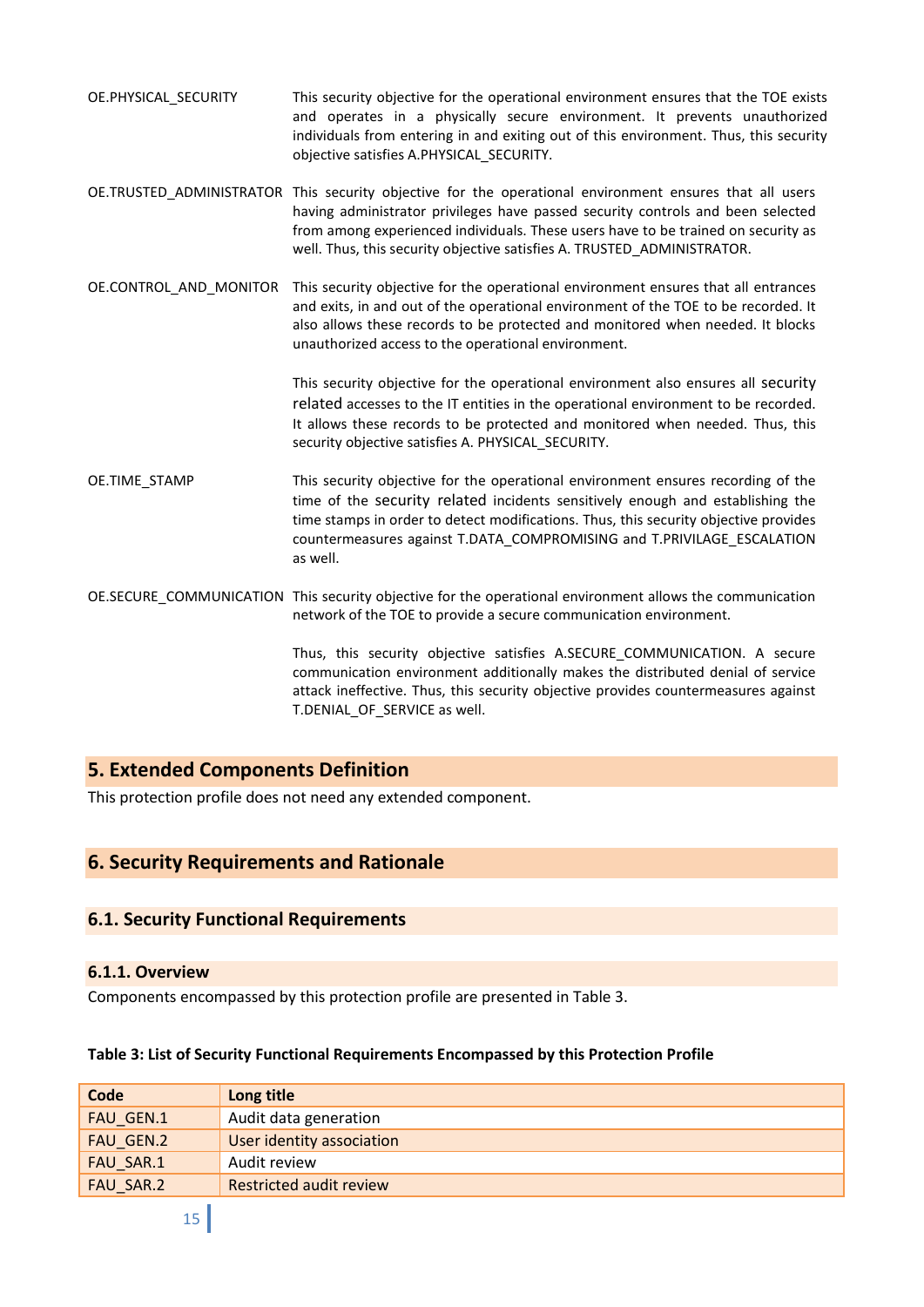| FAU SAR.3 | Selectable audit review                          |
|-----------|--------------------------------------------------|
| FAU STG.1 | Protected audit trail storage                    |
| FAU_STG.3 | Action in case of possible audit data loss       |
| FAU STG.4 | Prevention of audit data loss                    |
| FDP ACC.1 | Subset access control                            |
| FDP ACF.1 | Security attribute-based access control          |
| FIA AFL.1 | Authentication failure handling                  |
| FIA_SOS.1 | <b>Verification of secrets</b>                   |
| FIA UAU.2 | User authentication before any action            |
| FIA UAU.5 | Multiple authentication mechanisms               |
| FIA_UID.1 | Timing of identification                         |
| FIA UID.2 | User identification before any action            |
| FIA USB.1 | User-subject binding                             |
| FMT MOF.1 | Management of security functions behavior        |
| FMT_MSA.1 | Management of security attributes                |
| FMT MTD.1 | <b>Managing TSF data</b>                         |
| FMT SMF.1 | Specification of Management Functions            |
| FMT_SMR.1 | <b>Security roles</b>                            |
| FPT FLS.1 | Failure with preservation of secure state        |
| FPT STM.1 | <b>Reliable time stamps</b>                      |
| FRU FLT.1 | Degraded fault tolerance                         |
| FTA MCS.1 | Basic limitation on multiple concurrent sessions |
| FTA SSL.3 | <b>TSF-initiated termination</b>                 |
| FTA SSL.4 | User-initiated termination                       |
| FTA TAH.1 | TOE access history                               |
| FTA TSE.1 | <b>TOE session establishment</b>                 |
| FTP TRP.1 | Trusted path                                     |

# <span id="page-15-0"></span>**6.1.2. Organizational Security Policies**

# *Access control policy*

Access control policy governs issues regarding to access the data saved by the web application. The details related to this policy are identified under FAU\_ACC.1 and FAU\_ACF.1 components.

# <span id="page-15-1"></span>**6.1.3. Security Audit (FAU)**

| <b>FAU GEN.1</b>    | <b>Audit data generation</b>                                                            |
|---------------------|-----------------------------------------------------------------------------------------|
| Hierarchical to:    | No other components.                                                                    |
| Dependencies:       | FPT STM.1 reliable time stamps.                                                         |
| <b>FAU GEN.1.1:</b> | The TSF shall be able to generate an audit record of the following<br>auditable events: |
|                     | a) Start-up and shutdown of the audit functions;                                        |
|                     | b) All auditable events for the [basic] level of audit;                                 |
|                     | b) All authentication attempts [successful and failed];                                 |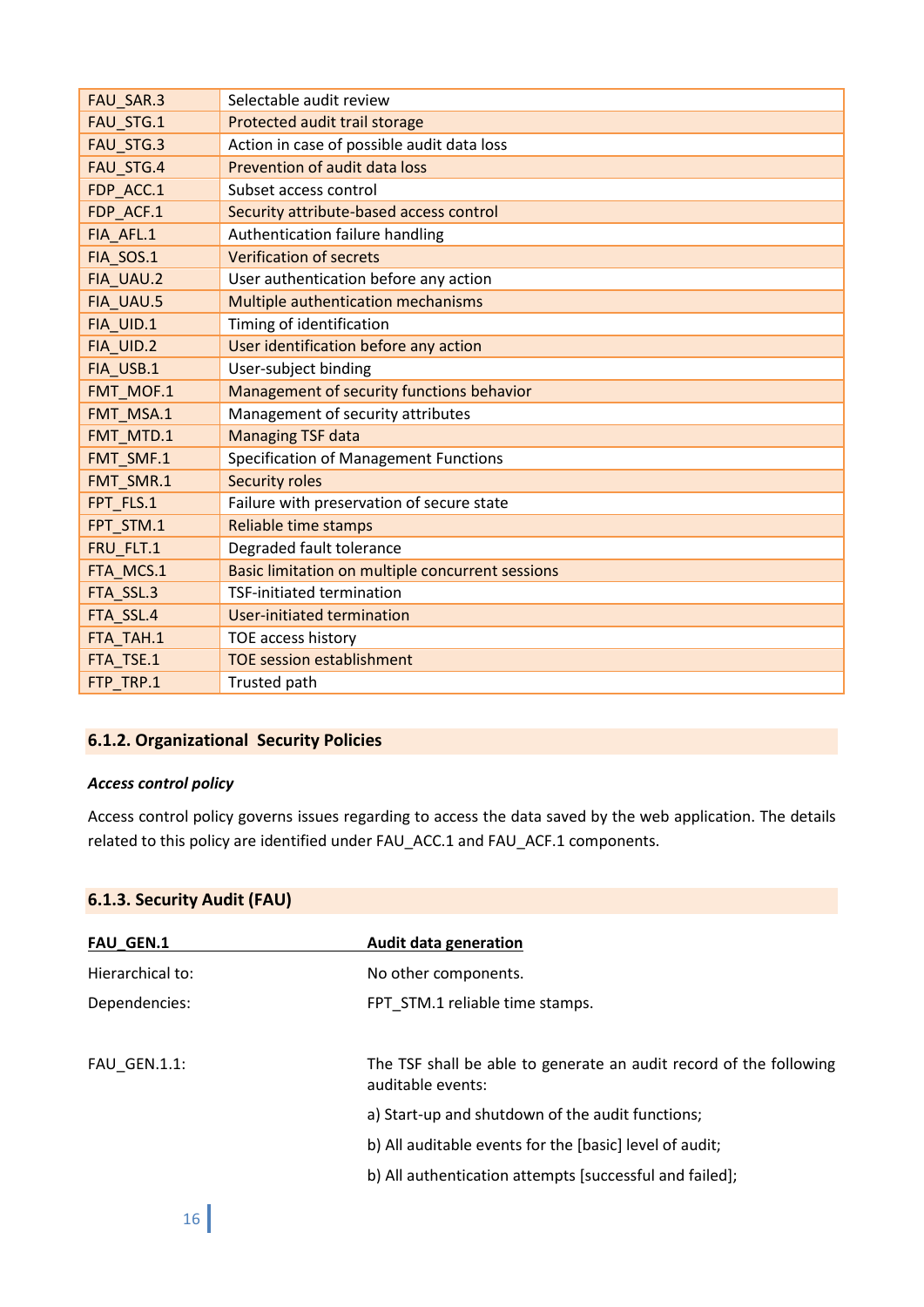c) Authorization and role changes of the administrator level users and,

d) [See Table-3 for the other auditable events].

FAU GEN.1.2: The TSF shall record at least one of the following information within each audit record:

> a) Date and time of the event, type of event, subject identity (if applicable), and the outcome (success or failure) of the event; and

> b) For each audit event type, based on the auditable event definitions of the functional components included in the PP/ST, [assignment: this kind of information shall be saved: session information of the subject, application parameters sent by the subject].

**Application note:** System\_Administrator must have the chance to select events, which would be the subject of the audit. Since this requirement makes it necessary that the list of selected events to be dynamic, changing these events also requires auditing. The result of the actions performed through the TOE can be a one-digit success or failure expression as well as a wider set of results depending on the system design of the TOE. Besides that, successful and failed actions shall be monitored easily and immediately and shall be discerned automatically. All authorization attempts shall be controlled. But if the System Administrator wants to filtrate these attempts by specific users/user groups or specific authorization methods and thus, prevent them from occupying too much space, FAU\_SEL.1 should be considered to select in addition to FAU\_GEN.1.2.

**Application note:** Date and time information provided through the server, on which the web application operates, is used as the date and time of the event. This information may have a margin for error but if this error is at a level that can be disregarded then it does not constitute a security problem.

System\_Administrator is responsible for the time coordination between separate components of the TOE and the time difference between these components to be as accurate as possible.

*Rationale:* This component contributes the security objective O.AUDIT because it includes details about auditing.

| <b>Component</b> | <b>Auditable Events</b>                                                                                                                                                                                      | <b>Detailed Information</b>                                |
|------------------|--------------------------------------------------------------------------------------------------------------------------------------------------------------------------------------------------------------|------------------------------------------------------------|
| FAU SAR.1        | Reading of information from the audit records.                                                                                                                                                               |                                                            |
| FAU SAR.2        | Unsuccessful attempts to read information from the audit<br>records.                                                                                                                                         |                                                            |
| FAU_SEL.1        | Identification of the user trying modifies audit events.                                                                                                                                                     |                                                            |
| FAU_STG.3        | Actions to be taken if a threshold on the audit trail are<br>exceeded.                                                                                                                                       |                                                            |
| FAU STG.4        | Actions to be taken in case of audit storage failure.                                                                                                                                                        |                                                            |
| FDP ACF.1        | All requests to perform an operation on an object covered by<br>the SFP.                                                                                                                                     | <b>Description</b><br>information<br>related to the entity |
| FIA AFL.1        | reaching of the threshold for the unsuccessful<br>The<br>authentication attempts and the actions taken in this case, if<br>appropriate, restoration to the normal state (e.g. re-enabling<br>of a terminal). |                                                            |
| FIA ATD.1        | Verification of user attribute definition                                                                                                                                                                    |                                                            |
| FIA SOS.1        | Rejection or acceptance by the TSF of any tested secret.                                                                                                                                                     | Identification<br>0f                                       |

#### **Table 4: Auditable Events**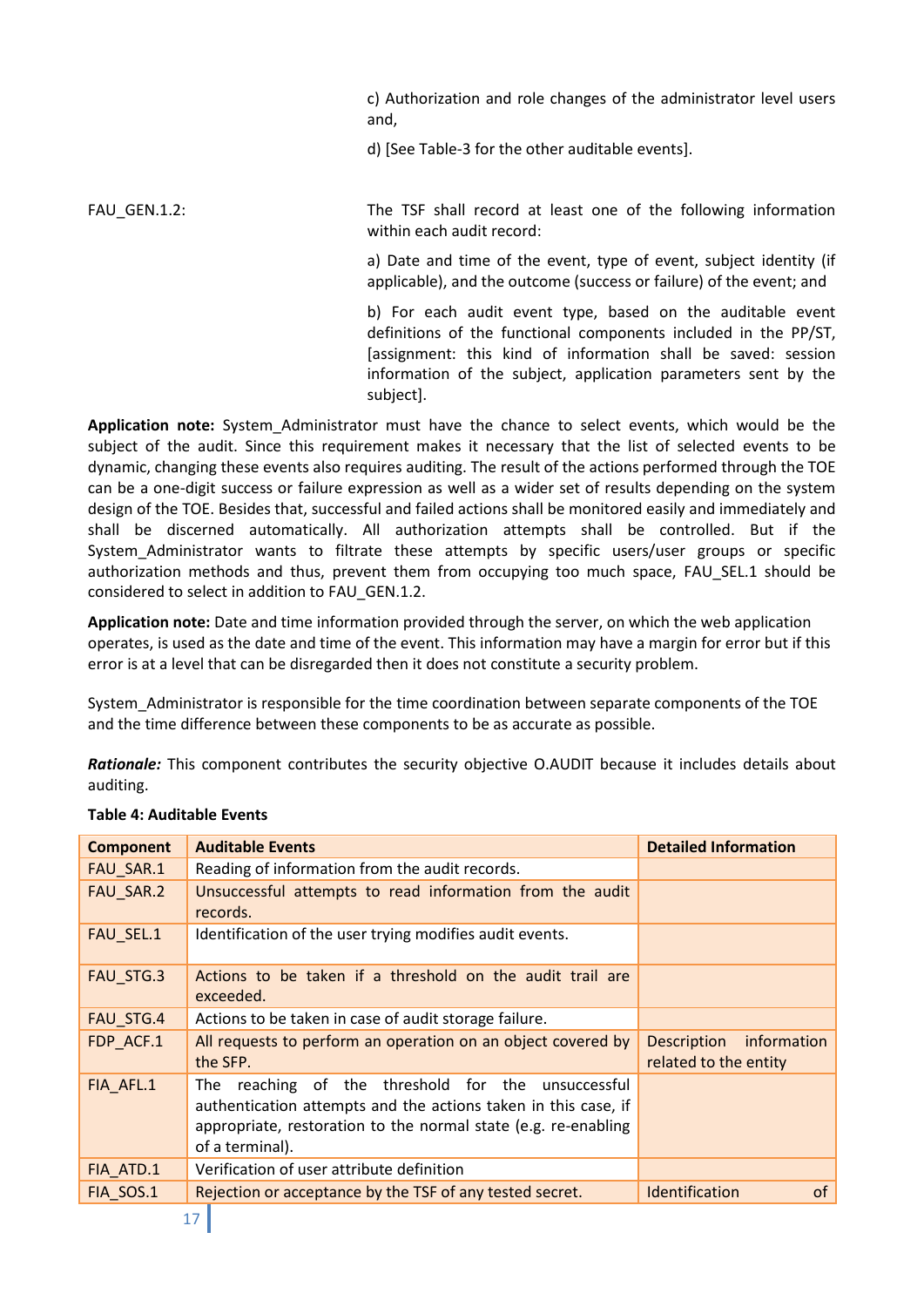|                  |                                                                                                                                                                                                                                                                                     | modifications<br>the<br>in<br>defined quality metrics.                                                                  |
|------------------|-------------------------------------------------------------------------------------------------------------------------------------------------------------------------------------------------------------------------------------------------------------------------------------|-------------------------------------------------------------------------------------------------------------------------|
| FIA UAU.2        | Unsuccessful use of the authentication mechanism;<br>All use of the authentication mechanism.                                                                                                                                                                                       |                                                                                                                         |
| FIA_UID.1        | Unsuccessful use of the user identification mechanism,<br>including the user identity provided;<br>All use of the user identification mechanism, including the<br>user identity provided.                                                                                           | User identity provided,<br>the source of the attempt<br>node<br>identifier<br>(e.g.<br>connected,<br>source<br>address) |
| FIA_UID.2        | Unsuccessful use of the user identification mechanism,<br>including the user identity provided;<br>All use of the user identification mechanism, including the<br>user identity provided.                                                                                           | User identity provided,<br>the source of the attempt<br>node<br>identifier<br>(e.g.<br>connected,<br>source<br>address) |
| FMT_MOF.1        | All modifications in the behavior of the functions in the TSF.                                                                                                                                                                                                                      |                                                                                                                         |
| FMT MSA.1        | All modifications of the values of security attributes.                                                                                                                                                                                                                             |                                                                                                                         |
| FMT MTD.1        | All modifications to the values of TSF data.                                                                                                                                                                                                                                        |                                                                                                                         |
| FMT_SMF.1        | Use of the management functions.                                                                                                                                                                                                                                                    |                                                                                                                         |
| FMT_SMR.1        | Modifications to the group of users that are part of a role.                                                                                                                                                                                                                        |                                                                                                                         |
| FPT FLS.1        | Failure of the TSF.                                                                                                                                                                                                                                                                 |                                                                                                                         |
| FPT_STM.1        | Setting date/time to a specific value                                                                                                                                                                                                                                               | Old and new values of<br>date/time                                                                                      |
| FRU_FLT.1        | Any failure detected by the TSF.<br>All TOE capabilities being discontinued due to a failure.                                                                                                                                                                                       |                                                                                                                         |
| FTA MCS.1        | Rejection of a new session based on the limitation of multiple<br>concurrent sessions.                                                                                                                                                                                              |                                                                                                                         |
| FTA_SSL.3        | Termination of an interactive session by the session locking<br>mechanism.                                                                                                                                                                                                          |                                                                                                                         |
| FTA_SSL.4        | Termination of an interactive session by the user.                                                                                                                                                                                                                                  |                                                                                                                         |
| FTA_TSE.1        | Denial of a session establishment due to the session<br>establishment mechanism.<br>All attempts at establishment of a user session.                                                                                                                                                |                                                                                                                         |
| FTP_TRP.1        | Failures of the trusted path functions.<br>Identification of the user associated with all trusted path<br>failures, if available.<br>All attempted uses of the trusted path functions.<br>Identification of the user associated with all trusted path<br>invocations, if available. |                                                                                                                         |
| FAU_GEN.2        | <b>User identity association</b>                                                                                                                                                                                                                                                    |                                                                                                                         |
| Hierarchical to: | No hierarchical components                                                                                                                                                                                                                                                          |                                                                                                                         |
| Dependencies:    | FAU_GEN.1 Audit data generation                                                                                                                                                                                                                                                     |                                                                                                                         |
|                  | FIA_UID.1 Timing of identification                                                                                                                                                                                                                                                  |                                                                                                                         |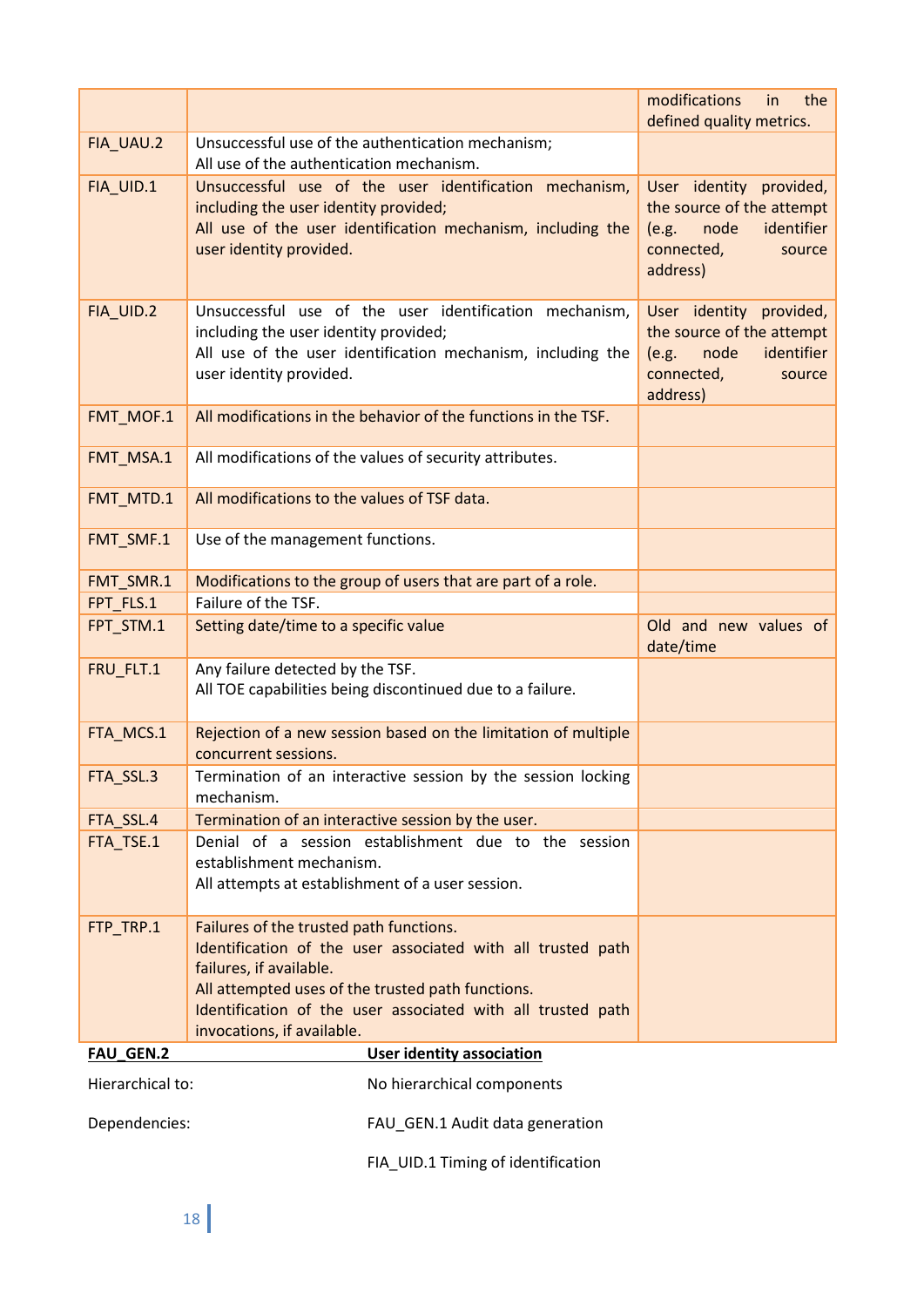FAU GEN.2.1: For audit events resulting from actions of identified users, the TSF shall be able to associate each auditable event with the identity of the user that causes the event.

*Rationale:* This component contributes the security objective O.AUDIT because it allows for associating audit data with the users.

| <b>FAU SAR.1</b> | <b>Audit review</b>                                                                                                                                    |
|------------------|--------------------------------------------------------------------------------------------------------------------------------------------------------|
| Hierarchical to: | No hierarchical components                                                                                                                             |
| Dependencies:    | FAU GEN.1 Audit data generation                                                                                                                        |
| FAU SAR.1.1:     | The TSF shall provide [assignment: authorized users] with the<br>capability to read [assignment: list of audit information] from the<br>audit records. |
| FAU SAR.1.2:     | The TSF shall provide the audit records in a manner suitable for the<br>user to interpret the information.                                             |

**PP author's note:** The purpose of this component is to prevent the user from the complexity of audit logs and to ensure the users to use audit logs immediately and efficiently in taking decision in case of an event. This functionality can be achieved through different means. However by taking into consideration of the purpose of this component, be sure that these means ensures accessing audit logs immediately and effectively and supporting the System\_Administrator in taking decisions immediately and easily. Achieving this functionality through external tools means conformance with this component is achieved. The functionality intended with this component shall be design through considering this component together with FAU\_SAR.3. The method of authorizing the users to read audit logs shall be determined and identified (e.g. defining a role for reading the audit logs or defining a separate role for reading only some of the audit logs).

*Rationale:* This component contributes the security objectives O.AUDIT and O.MANAGEMENT because it allows the audit logs being able to read by the users easily.

| <b>FAU SAR.2</b> | <b>Restricted audit review</b>                                                                                                 |
|------------------|--------------------------------------------------------------------------------------------------------------------------------|
| Hierarchical to: | No hierarchical components                                                                                                     |
| Dependencies:    | FAU SAR.1 Audit review                                                                                                         |
| FAU SAR.2.1:     | The TSF shall prohibit all users to access the audit records, except<br>for those that have been granted explicit read-access. |

**Application note:** It is intended with this component to block access at the application level. It is assumed that actions needed to block access at the level of operating system and storage unit have been taken.

*Rationale:* This component contributes the security objectives O.AUDIT and O.AUTHORISATION because it ensures that only defined users can see audit logs.

| <b>FAU SAR.3</b> | Selectable audit review |
|------------------|-------------------------|
| Hierarchical to: | No other components     |
| Dependencies:    | FAU SAR.1 Audit review  |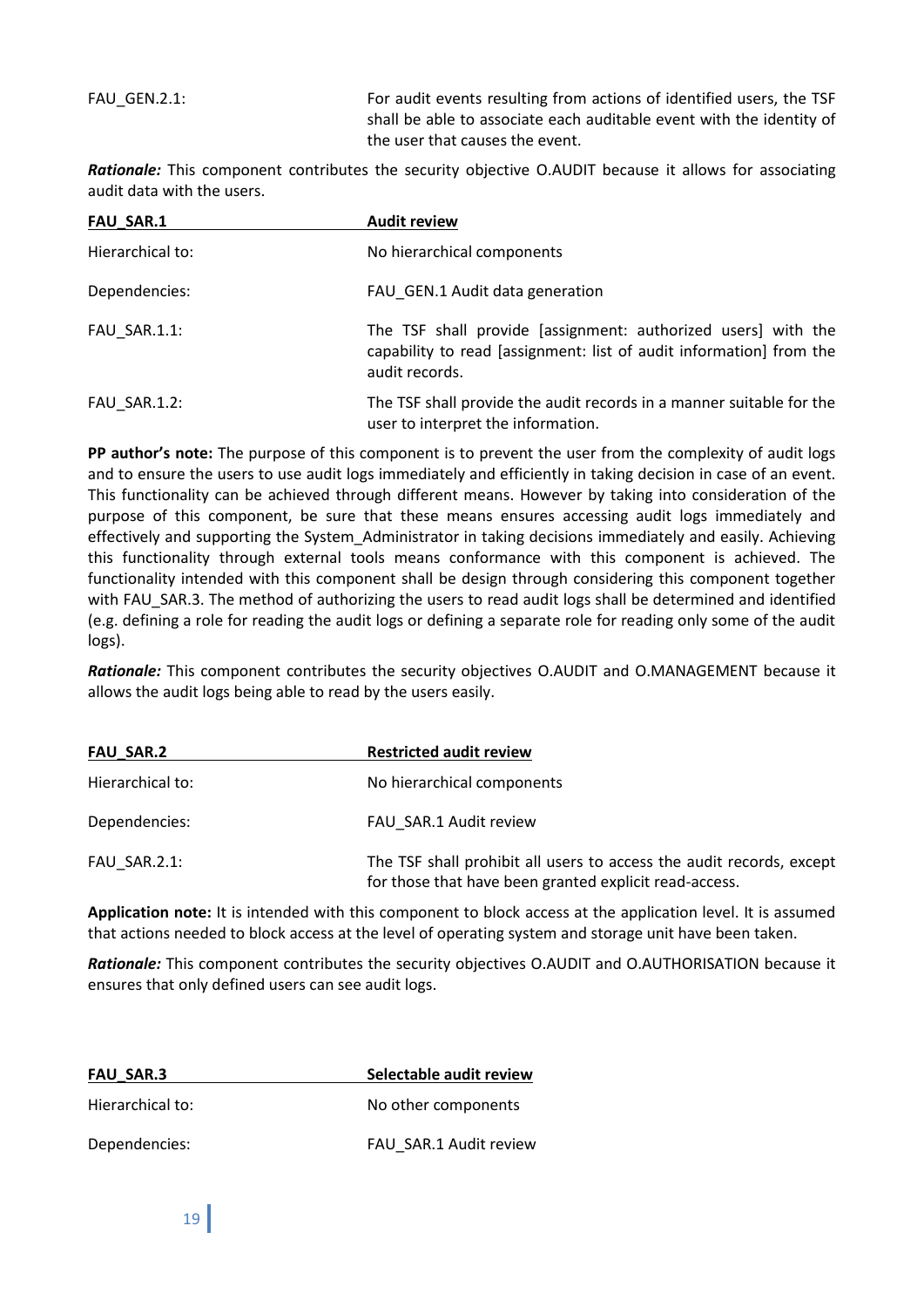FAU SAR.3.1: The TSF shall provide the ability to apply [assignment: methods of selection and/or ordering] of audit data, based on [assignment: criteria with logical relations].

**PP author's note:** The purpose of this component is to prevent the user from the complexity of audit logs and to ensure the users to use audit logs immediately and efficiently in taking decision in case of an event. This functionality can be achieved through different means. However by taking into consideration of the purpose of this component, be sure that these means ensures accessing audit logs immediately and effectively and supporting the System\_Administrator in taking decisions immediately and easily. Achieving this functionality through external tools means conformance with this component is achieved.

*Rationale:* This component contributes the security objectives O.AUDIT and O.MANAGEMENT because it allows for presenting audit logs to the users selectively.

| <b>FAU STG.1</b> | Protected audit trail storage                                                                    |
|------------------|--------------------------------------------------------------------------------------------------|
| Hierarchical to: | No hierarchical components                                                                       |
| Dependencies:    | FAU GEN.1 Audit data generation                                                                  |
| FAU STG.1.1      | The TSF shall protect the stored audit records in the audit trail from<br>unauthorized deletion. |
| FAU STG.1.2      | The TSF shall be able to [detect] unauthorized modifications to the                              |

**PP author's note:** The most efficient countermeasures to protect audit logs from unauthorized deletion and modification are those that can be taken at the level of operating system. It is assumed that these countermeasures had been taken precisely. On the other hand, it is possible to detect deletion and modification at the level of application. FAU STG.1.1 intends to protect audit logs from unauthorized deletion but if one or more components of the operational environment of the TOE provide this functionality then the conformance to this component is achieved. Detection of modification of audit logs shall be fulfilled by TSF in any case.

stored audit records in the audit trail.

**Application note:** In some cases TOE might monitor audit logs by using an external component. In this case it will be useful using a buffer storage within the TOE to preclude the possibility of the external component is inaccessible. Buffer storage used within the TOE is to comply with this component.

*Rationale:* This component contributes security objectives O.AUDIT and O.DATA\_PROTECTION because it protects audit logs from unauthorized deleting and modifying.

| <b>FAU STG.3</b> | Action in case of possible audit data loss                                                                                                                                                                                                                                                                                                                                                                                                          |
|------------------|-----------------------------------------------------------------------------------------------------------------------------------------------------------------------------------------------------------------------------------------------------------------------------------------------------------------------------------------------------------------------------------------------------------------------------------------------------|
| Hierarchical to: | No hierarchical components                                                                                                                                                                                                                                                                                                                                                                                                                          |
| Dependencies:    | FAU STG.1 Protected audit trail storage                                                                                                                                                                                                                                                                                                                                                                                                             |
| FAU STG.3.1      | Development: The TSF shall take the decision of [assignment:<br>actions to be taken in case of possible audit storage failure],<br>[assignment: Informing System_Administrator through e-mail],<br>[selection: using a method of SMS or equivalent informing<br>method, informing the users logged in with a status code], if [the<br>pre-defined limit determined by the System_Administrator] will<br>be exceeded after a certain amount of time. |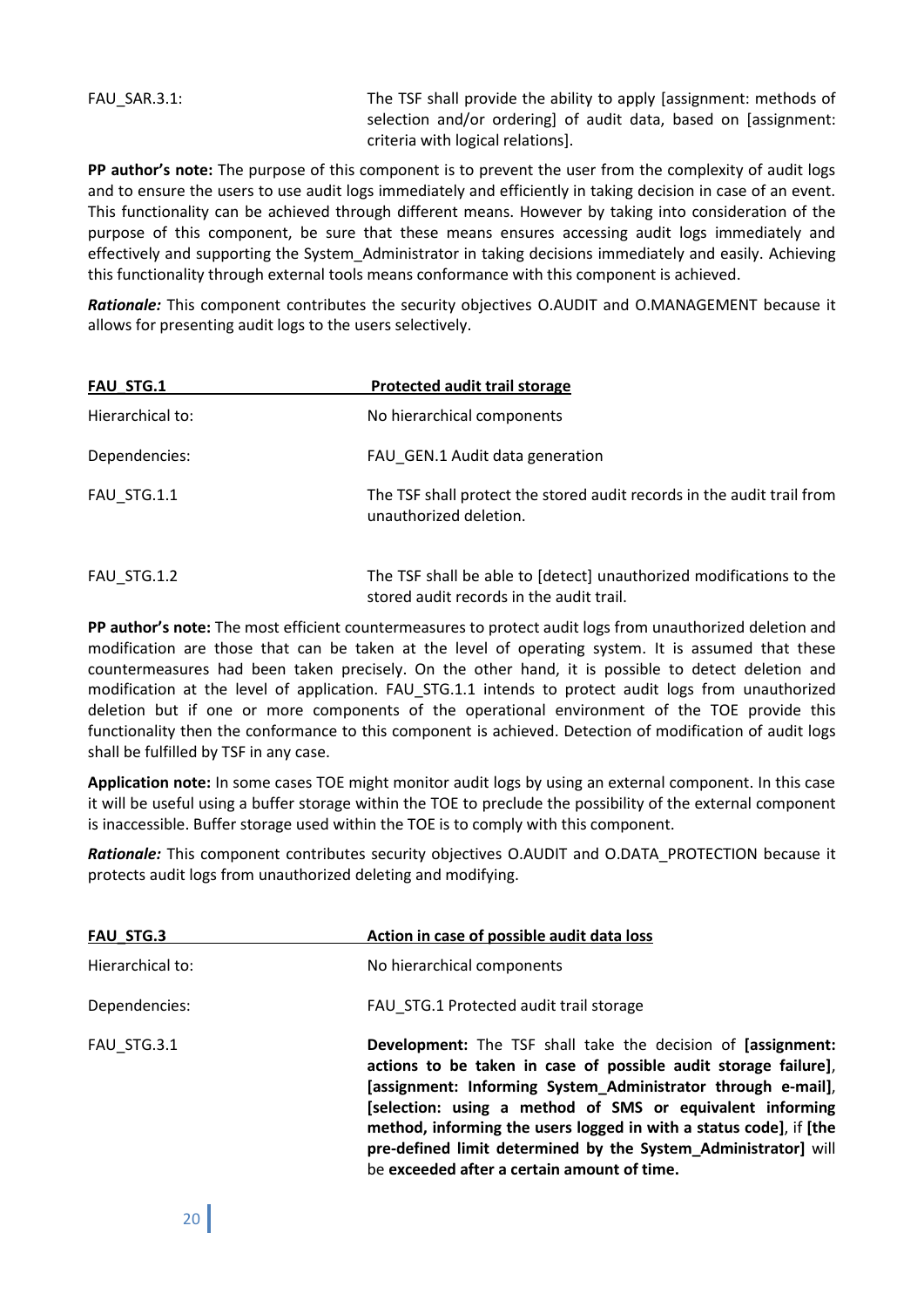*Rationale:* This component intends generating solutions to keep audit logs uninterruptedly. Thus, this component contributes the security objective O.AUDIT. Besides that, it contributes the security objective O.MANAGEMENT because it supports System\_Administrator in event management in case of a possible breakdown.

| FAU_STG.4        | <b>Prevention of audit data loss</b>                                                                                                                                                                                                                                                                                                                                                                                                                                       |
|------------------|----------------------------------------------------------------------------------------------------------------------------------------------------------------------------------------------------------------------------------------------------------------------------------------------------------------------------------------------------------------------------------------------------------------------------------------------------------------------------|
| Hierarchical to: | FAU STG.3 Action in case of possible audit data loss                                                                                                                                                                                                                                                                                                                                                                                                                       |
| Dependencies:    | FAU STG.1 Protected audit trail storage                                                                                                                                                                                                                                                                                                                                                                                                                                    |
| FAU_STG.4.1      | The TSF shall take the decision of [selection: "ignore audited<br>events", "prevent audited events, except those taken by the<br>authorized user with special rights", "overwrite the oldest stored<br>audit records", "creating additional space by selecting and<br>deleting old audit records which can be considered relatively<br><b>insignificant"</b> ] and [assignment: other actions to be taken in case<br>of audit storage failure] if the audit trail is full. |

*Rationale:* This component intends reducing audit data loss when the storage space allocated for audit logs became full. Thus, this component contributes security objective O.AUDIT.

| 0.1.1.000.000.000.000.00.000 |                                                                                                                                                               |
|------------------------------|---------------------------------------------------------------------------------------------------------------------------------------------------------------|
| FDP_ACC.1                    | <b>Subset access control</b>                                                                                                                                  |
| Hierarchical to:             | No hierarchical components                                                                                                                                    |
| Dependencies:                | FDP ACF.1 Security attribute based access control                                                                                                             |
| FDP_ACC.1.1                  | The TSF shall enforce access control policy for;                                                                                                              |
|                              | 1. Subjects: [assignment: user types or other subjects covered by<br>the access control policy],                                                              |
|                              | 2. Objects:                                                                                                                                                   |
|                              | a. Data satisfying following criteria [assignment: criteria related<br>with data],                                                                            |
|                              | b. [Assignment: other objects covered by the access control<br>policy], in the operations among subjects and objects covered by<br>the access control policy. |

**PP author's note:** The list of the interactions between subjects and objects shall include establishing a new object, removing an object, all alternative actions of accessing the object and actions on the TSF data, which is saved together with the object and related to the object (e.g. access control list associated with the object). If some of these actions have been defined in SFRs related with the management of TSF data, ST author shall provide the information needed to direct the readers of this document. If different access control mechanisms are to define for different objects, FDP\_ACC.1 component shall be written for each mechanism separately to define these components.

<span id="page-20-0"></span>**6.1.4. User Data Protection (FDP)**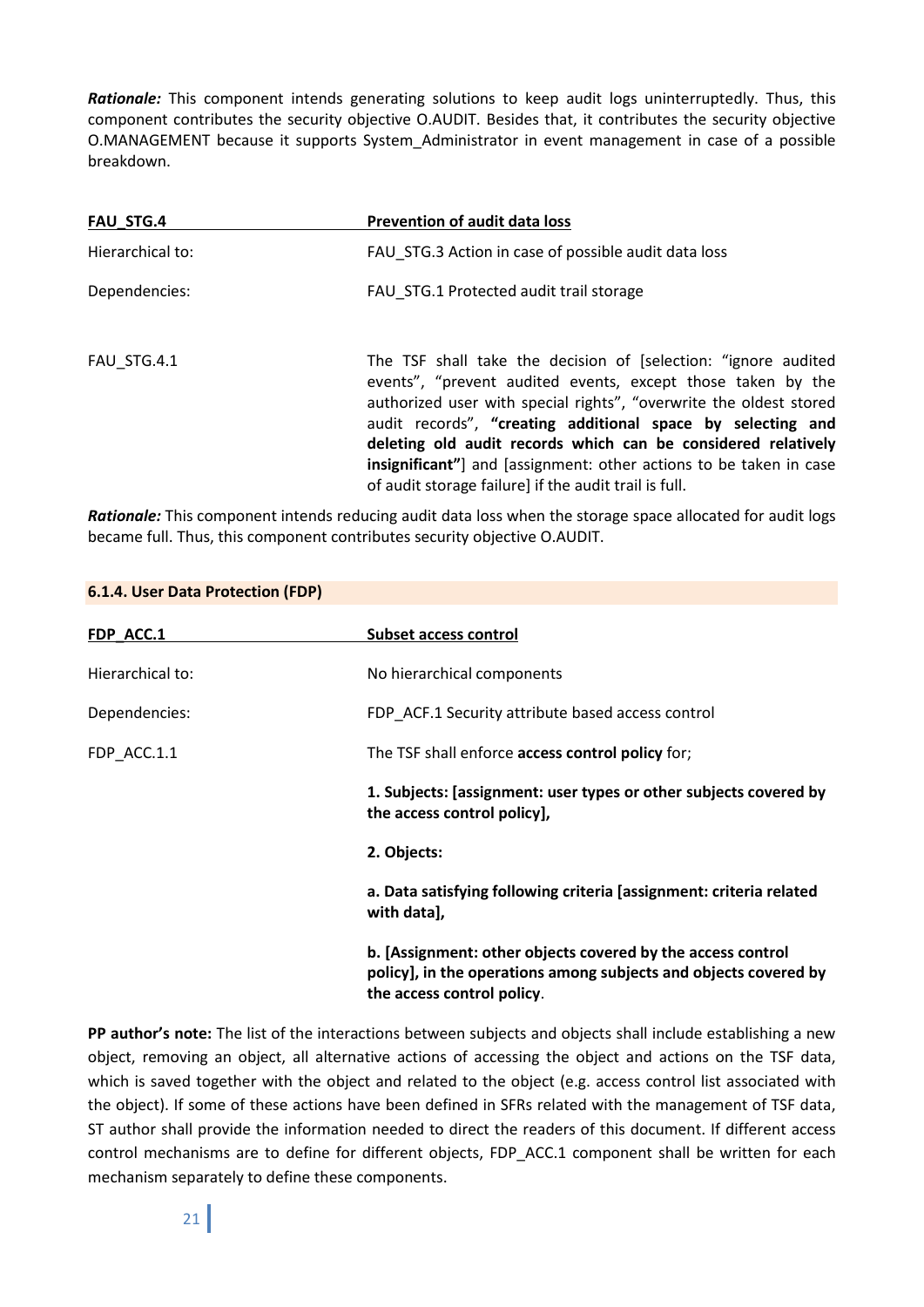*Rationale:* This component identifies data access control policy. It uses authorization-based permissions in this sense. Thus, this component contributes security objectives O.DATA\_PROTECTION and O.AUTHORISATION.

| FDP_ACF.1        | Security attribute based access control                                                                                                                                                                                                                                                                                                                             |
|------------------|---------------------------------------------------------------------------------------------------------------------------------------------------------------------------------------------------------------------------------------------------------------------------------------------------------------------------------------------------------------------|
| Hierarchical to: | No hierarchical components                                                                                                                                                                                                                                                                                                                                          |
| Dependencies:    | FMT_MSA.3 Static attribute initialization                                                                                                                                                                                                                                                                                                                           |
| FDP_ACF.1.1      | The TSF shall enforce access control policy over objects by taking<br>subjects and objects into consideration;                                                                                                                                                                                                                                                      |
|                  | Subject attributes;                                                                                                                                                                                                                                                                                                                                                 |
|                  | a) User identity, group ID that the user belongs to, roles given to<br>the user,                                                                                                                                                                                                                                                                                    |
|                  | b) Roles and privileges of the user,                                                                                                                                                                                                                                                                                                                                |
|                  | c) Cross-verification code, which will ensure that the user has<br>made the access request for the web page/method from the right<br>source through correct procedures,                                                                                                                                                                                             |
|                  | d) Session information regarding the user and parameters sent<br>with the request,                                                                                                                                                                                                                                                                                  |
|                  | e) [Assignment: Other attributes belong to the subject]                                                                                                                                                                                                                                                                                                             |
|                  | Attributes of the object: Access control list].                                                                                                                                                                                                                                                                                                                     |
| FDP_ACF.1.2      | The TSF shall enforce the following rules to determine if an<br>operation among controlled subjects and controlled objects is<br>allowed: [Operation is allowed only for the following conditions:<br>If an access list defined for an object allows user ID, group ID that<br>the user belongs to or the role that was given to the user to<br>access the object]. |
| FDP_ACF.1.3      | The TSF shall explicitly authorize access of subjects to objects<br>based on the rule of the TSF [all users having the<br>System_Administrator role have the right to access all records<br>and methods].                                                                                                                                                           |
| FDP_ACF.1.4      | The TSF shall explicitly deny access of subjects to objects based on<br>the [user IDs or requests made by the IP ranges, detected that<br>using the system maliciously].                                                                                                                                                                                            |

*Rationale:* This component identifies the details of access control policy, which is defined under the component FDP\_ACC.1. Thus, this component also contributes security objectives O.DATA\_PROTECTION and O.AUTHORISATION.

22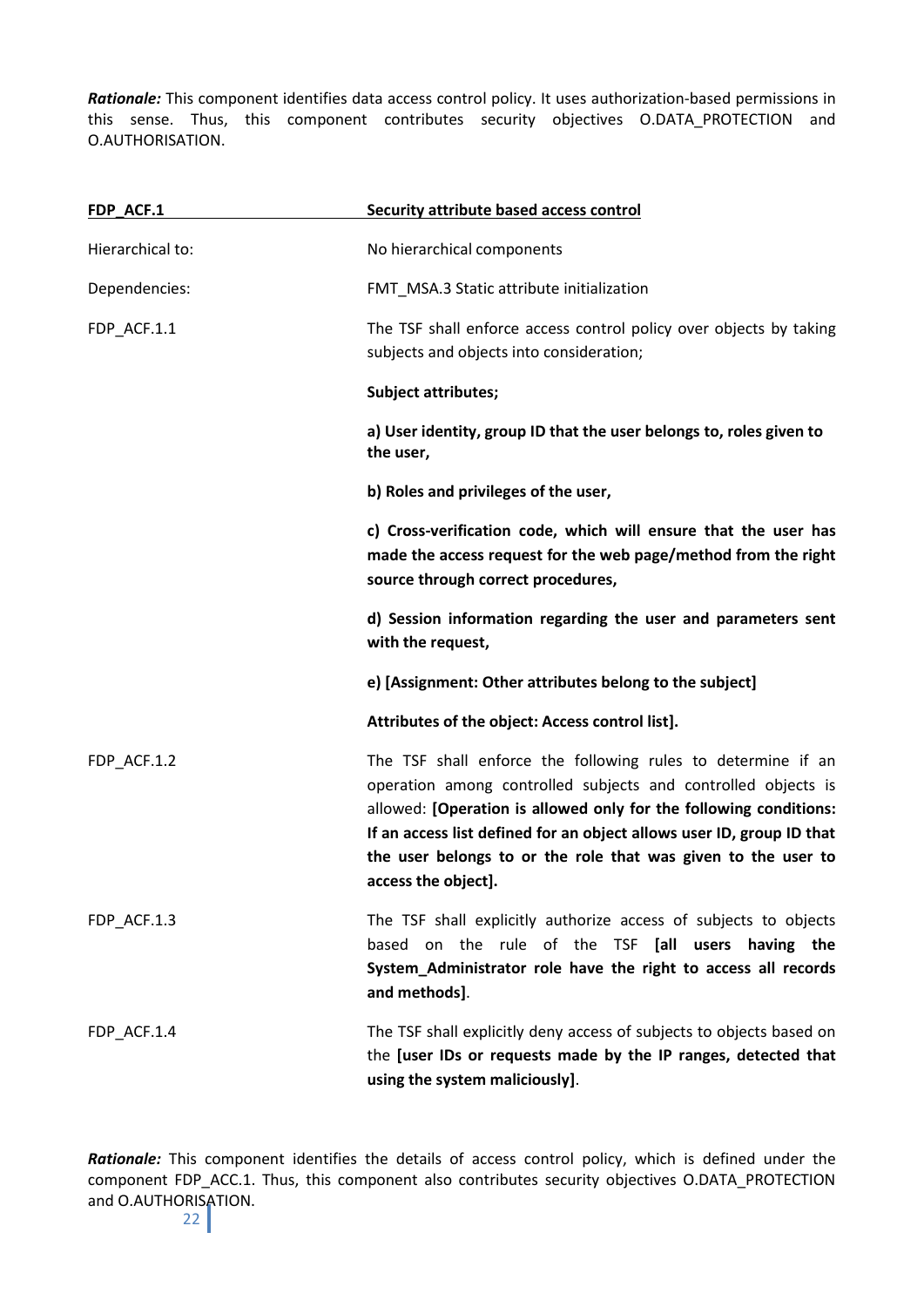#### <span id="page-22-0"></span>**6.1.5. Identification and Authentication (FIA)**

| FIA AFL.1        | <b>Authentication failure handling</b>                                                                                                                                                                            |
|------------------|-------------------------------------------------------------------------------------------------------------------------------------------------------------------------------------------------------------------|
|                  |                                                                                                                                                                                                                   |
| Hierarchical to: | No hierarchical components                                                                                                                                                                                        |
| Dependencies:    | FIA UAU.1 Timing of authentication                                                                                                                                                                                |
| FIA AFL.1.1      | The TSF shall detect when the number of unsuccessful<br>authentication attempts [assignment: authentication operations<br>belongs to the TOE roles] reach a [selection: [assignment: positive<br>integer number]. |
| FIA AFL.1.2      | When the defined number of unsuccessful authentication attempts<br>has been [selection: met], the TSF shall [assignment: blocking<br>accessing to the functions of the TOE].                                      |

*Rationale:* This component identifies the details of access control policy, which is defined under the component FDP\_ACC.1. Thus, this component also contributes the security objective O.AUTHENTICATION.

| User attribute definition                                                                                                                                                                                                                                                                                 |
|-----------------------------------------------------------------------------------------------------------------------------------------------------------------------------------------------------------------------------------------------------------------------------------------------------------|
| No hierarchical components                                                                                                                                                                                                                                                                                |
| No dependencies                                                                                                                                                                                                                                                                                           |
| The TSF shall have a mechanism verifying that it satisfies<br>[assignment:<br>User Identity (UID),<br>a)<br>b)<br>Authentication mechanism, used,<br>Verifying information for the authentication mechanism, used,<br>C)<br>User identity or PIN/Password for the T.R. Electronic Identity<br>d)<br>Card, |
| T.R. Electronic Identity Card number,<br>e)<br>f)<br>Role.                                                                                                                                                                                                                                                |
|                                                                                                                                                                                                                                                                                                           |

*Rationale:* This component identifies the details of access control policy, which is defined under the component FDP\_ACC.1. Thus, this component also contributes the security objective O.AUTHENTICATION.

| FIA SOS.1              | <b>Verification of secrets</b>                                                                                       |
|------------------------|----------------------------------------------------------------------------------------------------------------------|
| Hierarchical to:       | No hierarchical components                                                                                           |
| Dependencies:          | No dependencies                                                                                                      |
| <b>FIA_SOS.1</b><br>23 | The TSF shall have a mechanism verifying that it satisfies the<br>following conditions [assignment:<br>Must include, |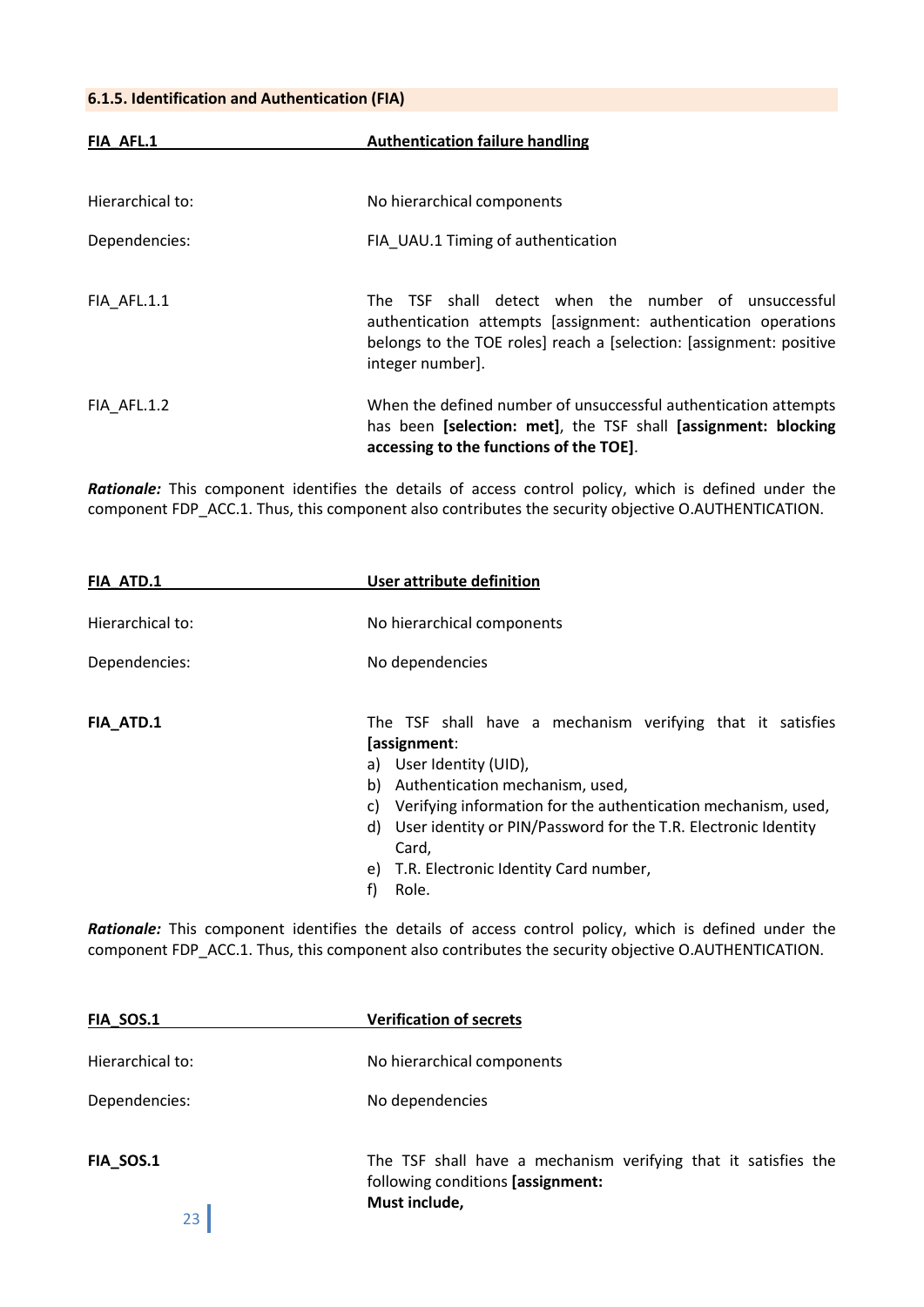- **a) One upper case as a minimum,**
- **b) One lower case as a minimum,**
- **c) One number as a minimum,**
- **d) One symbol as a minimum.**
- **e) Shall be seven characters as a minimum.**
- f) **Must not include recurring predictable strings.**

**Application note:** This SFR, as an authentication mechanism, is only valid when using passwords, not for T.R. Electronic Identity Cards.

*Rationale:* This component identifies the details of access control policy, which is defined under the component FDP\_ACC.1. Thus, this component also contributes the security objective O.AUTHENTICATION.

| FIA_UAU.2          | User authentication before any action                                                                                                         |
|--------------------|-----------------------------------------------------------------------------------------------------------------------------------------------|
| Hierarchical to:   | FIA UAU.1 Timing of authentication                                                                                                            |
| Dependencies:      | FIA UID.1 Timing of identification                                                                                                            |
| <b>FIA_UAU.2.1</b> | The TSF shall require each user to be successfully authenticated<br>before allowing any other TSF-mediated actions on behalf of that<br>user. |

*Rationale:* This component identifies the details of access control policy that is defined under the component FDP\_ACC.1. Thus, this component also contributes the security objective O.AUTHENTICATION.

| FIA UAU.5          | <b>Multiple authentication mechanisms</b>                                                                                                                            |
|--------------------|----------------------------------------------------------------------------------------------------------------------------------------------------------------------|
| Hierarchical to:   | FIA UAU.1 Timing of authentication                                                                                                                                   |
| Dependencies:      | FIA UID.1 Timing of identification                                                                                                                                   |
| <b>FIA_UAU.5.1</b> | The TSF shall provide [assignment:<br>User code and password,<br>a)<br>b)<br>Token (including smart cards) authentication]<br>to support user authentication.        |
| <b>FIA_UAU.5.2</b> | The TSF shall authenticate any user's claimed identity according to<br>the [assignment: authentication mechanism defined by the<br><b>Authorized Administrator].</b> |

*Rationale:* This component identifies the details of access control policy, which is defined under the component FDP\_ACC.1. Thus, this component also contributes the security objective O.AUTHENTICATION.

| FIA UID.1                    | <b>Timing of identification</b> |
|------------------------------|---------------------------------|
| Hierarchical to:             | No hierarchical components      |
| Dependencies: $\frac{1}{24}$ | No dependencies                 |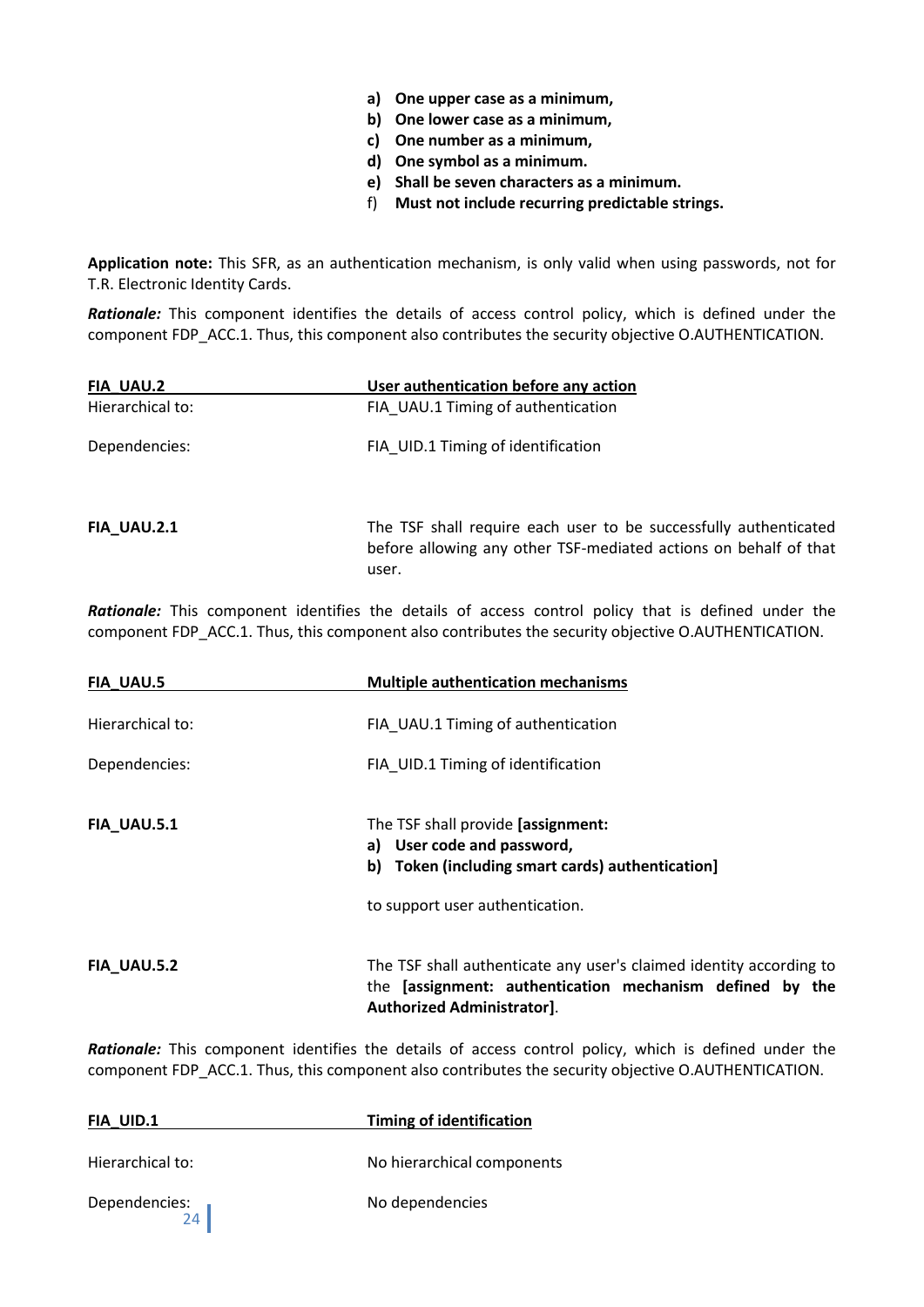| <b>FIA UID.1.1</b> | The TSF shall allow [accessing the pages, functions and entities<br><b>open to public by the TOE</b> on behalf of the user to be performed<br>before the user is identified. |
|--------------------|------------------------------------------------------------------------------------------------------------------------------------------------------------------------------|
| <b>FIA UID.1.2</b> | The TSF shall require each user to be successfully identified before<br>allowing any other TSF-mediated actions on behalf of that user.                                      |

*Rationale:* This component identifies the details of access control policy that is defined under the component FDP\_ACC.1. Thus, this component also contributes the security objective O.AUTHORISATION.

| FIA UID.2          | User identification before any action                                                                                                   |
|--------------------|-----------------------------------------------------------------------------------------------------------------------------------------|
| Hierarchical to:   | FIA UID.1 Timing of identification                                                                                                      |
| Dependencies:      | No dependencies                                                                                                                         |
| <b>FIA_UID.2.1</b> | The TSF shall require each user to be successfully identified before<br>allowing any other TSF-mediated actions on behalf of that user. |

*Rationale:* This component identifies the details of access control policy, which is defined under the component FDP\_ACC.1. Thus, this component also contributes the security objective O.AUTHORISATION.

| FIA USB.1                         | <b>User-subject binding</b>                                                                                                                                                                                                                                                                              |
|-----------------------------------|----------------------------------------------------------------------------------------------------------------------------------------------------------------------------------------------------------------------------------------------------------------------------------------------------------|
| Hierarchical to:<br>Dependencies: | No hierarchical components<br>FIA ATD.1 User attribute definition                                                                                                                                                                                                                                        |
| <b>FIA_USB.1.1</b>                | The TSF shall associate the following user security attributes with<br>subjects acting on the behalf of that user: [assignment: user<br>identity code (UID)<br>User role].                                                                                                                               |
| <b>FIA_USB.1.2</b>                | The TSF shall enforce the following rules on the initial association<br>of user security attributes with subjects acting on the behalf of<br>users: [assignment: after a successful identification and<br>authentication user name will become the user name of the user<br>authenticated successfully]. |
| FIA_USB.1.3                       | The TSF shall enforce the following rules governing changes to the<br>user security attributes associated with subjects acting on the<br>behalf of users: [assignment: no changes is allowed].                                                                                                           |

<span id="page-24-0"></span>*Rationale:* This component identifies the details of access control policy, which is defined under the component FDP\_ACC.1. Thus, this component also contributes security objectives O.AUTHENTICATION and O.AUTHORISATION.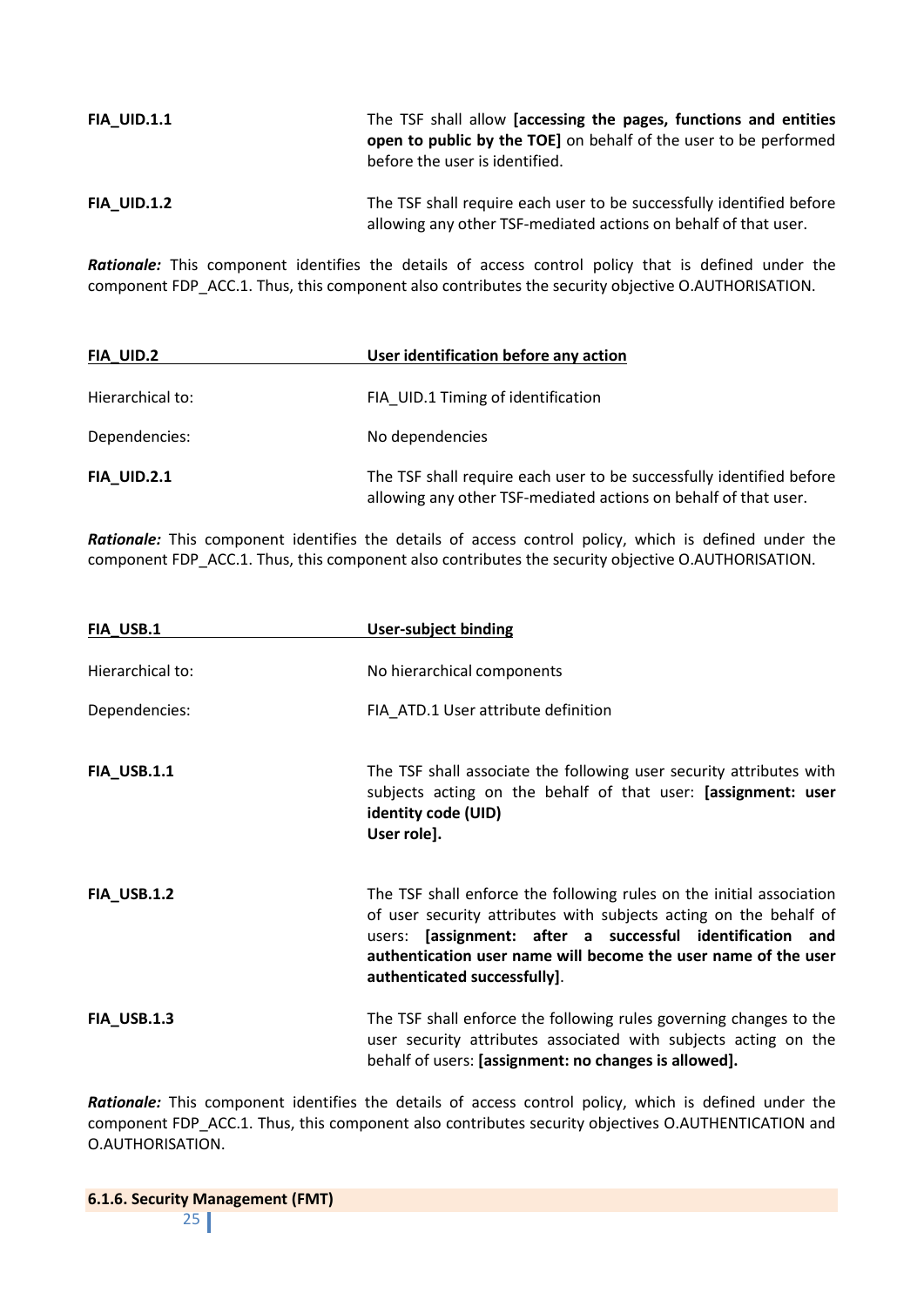| FMT MOF.1           | <b>Management of security functions behavior</b>                                                                                                                                                                             |
|---------------------|------------------------------------------------------------------------------------------------------------------------------------------------------------------------------------------------------------------------------|
| Hierarchical to:    | No other components                                                                                                                                                                                                          |
| Dependencies:       | FMT SMR.1 Security roles                                                                                                                                                                                                     |
|                     | FMT SMF.1 Specification of Management Functions                                                                                                                                                                              |
| <b>FMT MOF.1.1:</b> | The TSF shall restrict the ability to [selection: determine the<br>behavior of, disable, enable, modify the behavior of] the functions<br>[assignment: list of functions] to [assignment: the authorized<br>administrators]. |

*Rationale:* This component allows authorized users to control security attributes. This component intends satisfying security objectives O.MANAGEMENT and O.AUDIT.

| FMT MSA.1        | <b>Management of security attributes</b>                                                                                                                                                                                                                                                                   |
|------------------|------------------------------------------------------------------------------------------------------------------------------------------------------------------------------------------------------------------------------------------------------------------------------------------------------------|
| Hierarchical to: | No other components                                                                                                                                                                                                                                                                                        |
| Dependencies:    | [FDR ACC.1 Access control subset or FDP IFC.1 Data flow control<br>subset]                                                                                                                                                                                                                                 |
|                  | FMT SMR.1 Security roles                                                                                                                                                                                                                                                                                   |
|                  | FMT SMF.1 Specification of Management Functions                                                                                                                                                                                                                                                            |
| FMT MSA.1.1 :    | The TSF shall enforce the [assignment: access control policy,<br>information flow control SFP(s)] to restrict the ability to [selection:<br>change default, query, modify, delete) the security attributes<br>[assignment: list of security attributes] to [assignment: the<br>authorized administrators]. |

*Rationale:* This component allows authorized users to control security attributes. This may include attributes, which are for monitoring and modification of security attributes. This component intends satisfying security objectives O.MANAGEMENT and O.AUDIT.

| FMT MTD.1        | <b>Management of TSF data</b>                                                                                                                              |
|------------------|------------------------------------------------------------------------------------------------------------------------------------------------------------|
| Hierarchical to: | No other components                                                                                                                                        |
| Dependencies:    | FMT SMR.1 Security roles                                                                                                                                   |
|                  | FMT SMF.1 Specification of Management Functions                                                                                                            |
| FMT MTD.1.1 :    | The TSF shall restrict the ability to [selection: change_default,<br>query, modify, delete] the [list of TSF data] with the [authorized<br>administrators. |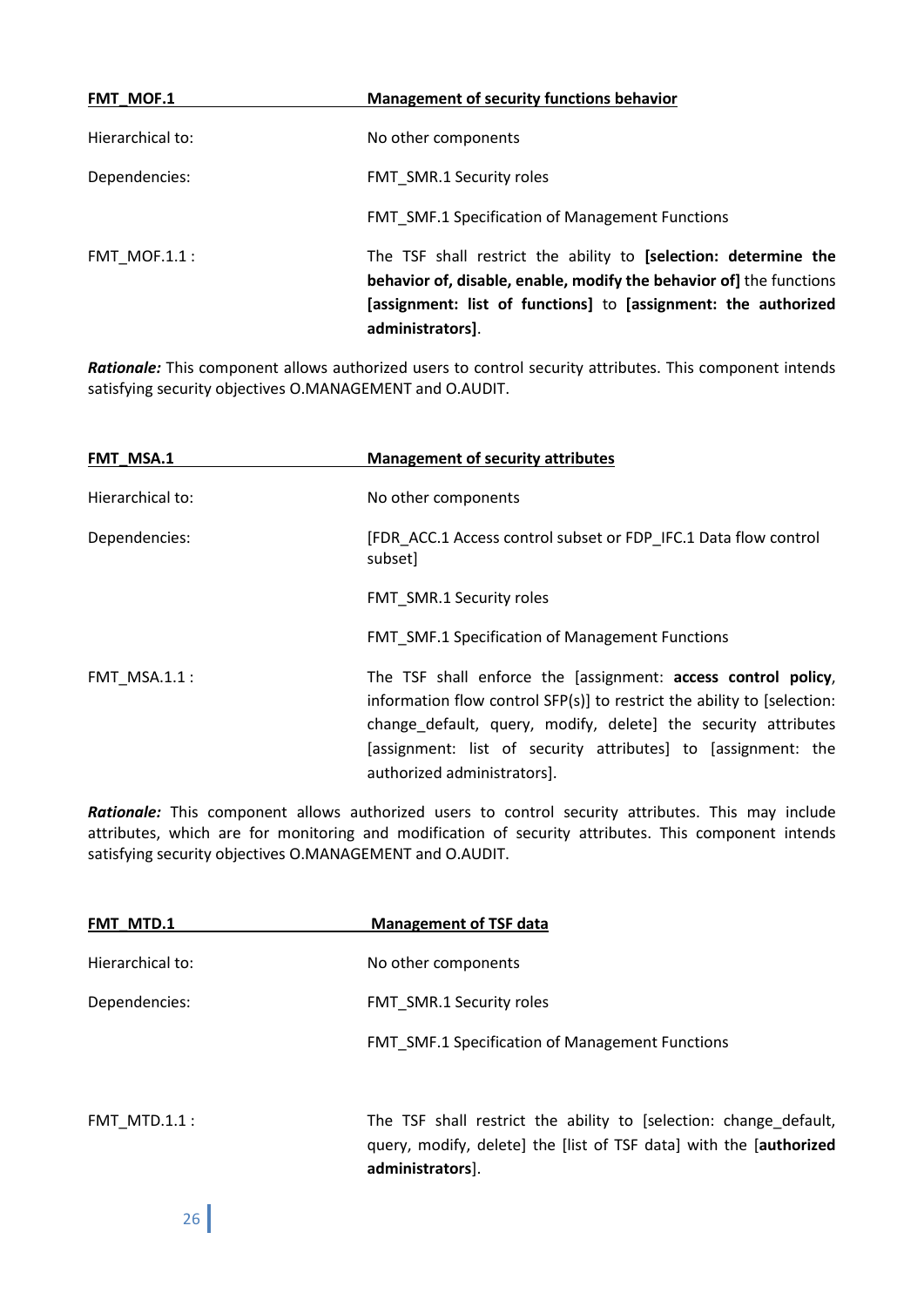*Rationale:* This component allows users to be authorized by the TOE to manage TSF data within the defined rules. This component intends satisfying the security objective O.MANAGEMENT.

| FMT SMF.1        | <b>Specification of Management Functions</b>                                                                                                                          |
|------------------|-----------------------------------------------------------------------------------------------------------------------------------------------------------------------|
| Hierarchical to: | No other components                                                                                                                                                   |
| Dependencies:    | No dependencies                                                                                                                                                       |
| FMT $SMF.1.1$ :  | The TSF shall be capable of performing the following management<br>functions: [list of security management functions to be provided<br>by the TSF, listed in Table 4] |

*Rationale:* This component requires TOE to determine management features. This component intends satisfying the security objective O.MANAGEMENT.

#### **Table 5: Security Management Functions Provided by the TSF**

| Component*                  | <b>Management Functions</b>                                                                                                                                     |
|-----------------------------|-----------------------------------------------------------------------------------------------------------------------------------------------------------------|
| FAU_SAR.1                   | Maintenance (deletion, modification, addition) of the group of users with read access<br>right to the audit records.                                            |
| FAU_SEL.1                   | Maintenance of the rights to view/modify the audit events.                                                                                                      |
| FAU_STG.3                   | a) Maintenance of the threshold;<br>b) Maintenance (deletion, modification, addition) of actions to be taken in case of<br>imminent audit storage failure.      |
| FAU_STG.4                   | Maintenance (deletion, modification, addition) of actions to be taken in case of audit<br>storage failure.                                                      |
| FDP_ACF.1                   | Managing the attributes used to make explicit access or denial based decisions.                                                                                 |
| FDP_RIP.2                   | The choice of when to perform residual information protection (i.e. upon allocation or<br>reallocation) could be made configurable within the TOE.              |
| FMT_MOF.1                   | Managing the group of roles that can interact with the functions in the TSF;                                                                                    |
| FMT_MSA.1                   | a) Managing the group of roles that can interact with the security attributes;<br>b) Management of rules by which security attributes inherit specified values. |
| FMT_MTD.1                   | Managing the group of roles that can interact with the TSF data.                                                                                                |
| FMT_SMR.1                   | Managing the group of users that are part of a role.                                                                                                            |
| FPT_STM.1                   | Management of the time.                                                                                                                                         |
| FTA_MCS.1                   | Management of the maximum allowed number of concurrent user sessions by an<br>administrator.                                                                    |
| FTA_SSL.3<br>$\overline{z}$ | a) Specification of the time of user inactivity after which termination of the interactive                                                                      |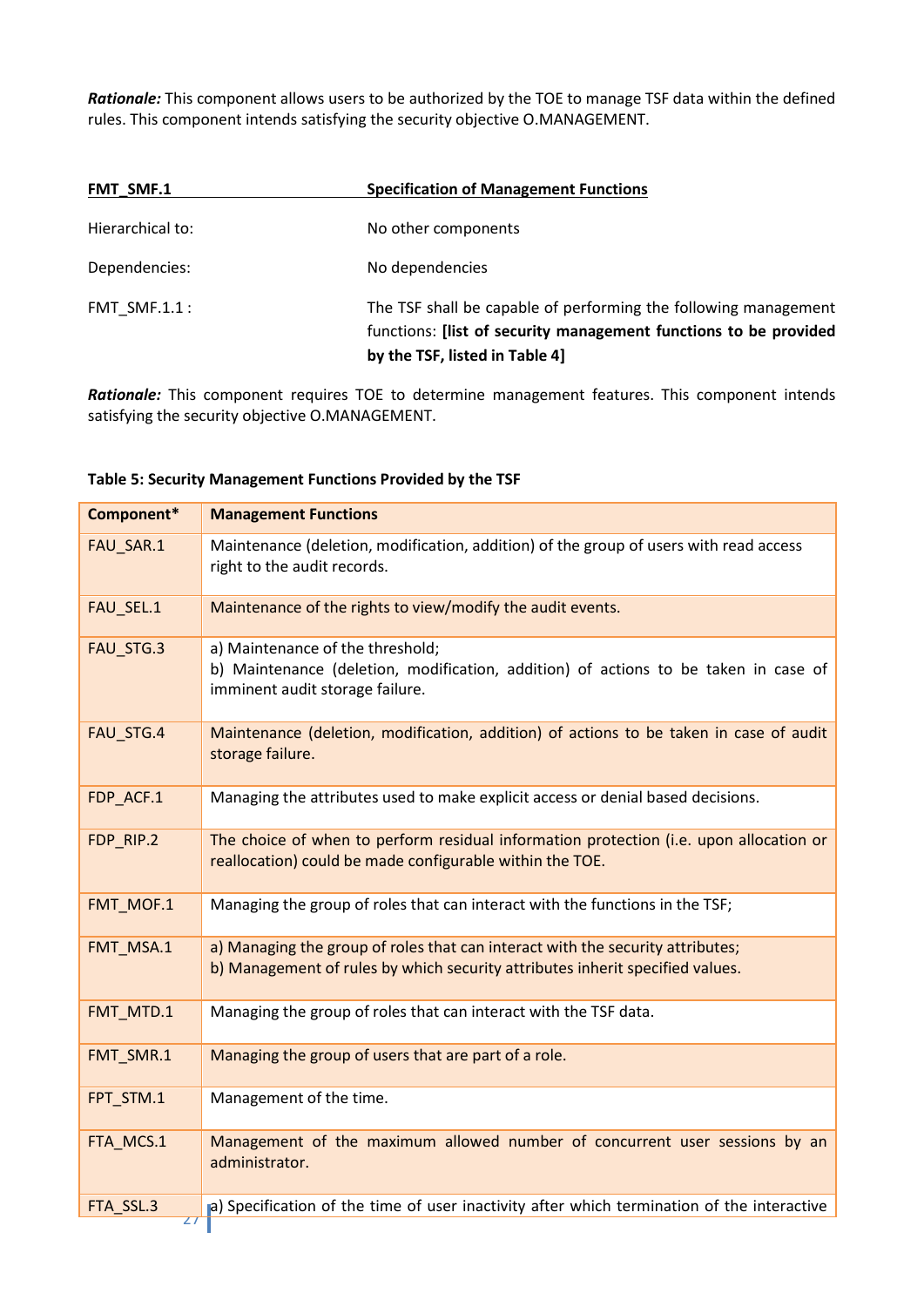|           | session occurs for an individual user;<br>b) Specification of the default time of user inactivity after which termination of the<br>interactive session occurs. |
|-----------|-----------------------------------------------------------------------------------------------------------------------------------------------------------------|
| FTA TSE.1 | Management of the session establishment conditions by the authorized administrator.                                                                             |
| FTP TRP.1 | Configuring the actions that require trusted path, if supported.                                                                                                |

\* There is no management activity for FAU\_GEN.1, FAU\_GEN.2, FAU\_SAR.2, FAU\_SAR.3, FAU\_STG.1, FDP\_ACC.1, FMT\_SMF.1, FPT\_FLS.1, FRU\_FLT.1, FTA\_SSL.4, FTA\_TAH.1 components.

| FMT SMR.1           | <b>Security roles</b>                                |
|---------------------|------------------------------------------------------|
| Hierarchical to:    | No hierarchical components                           |
| Dependencies:       | FIA UID.1 Timing of identification                   |
| <b>FMT SMR.1.1:</b> | The TSF shall maintain the roles,                    |
|                     | a) authorized administrator                          |
|                     | b) User,                                             |
|                     | c) Auditor.                                          |
| <b>FMT SMR.1.2:</b> | The TSF shall be able to associate users with roles. |

*Rationale:* This component requires defining different roles and designating these different roles to the users. This component intends satisfying security objectives O.MANAGEMENT and O.AUTHORISATION.

<span id="page-27-0"></span>

| 6.1.7. Protection of the TSF (FPT) |                                                                                                                                     |
|------------------------------------|-------------------------------------------------------------------------------------------------------------------------------------|
| FPT FLS.1                          | Failure with preservation of secure state                                                                                           |
| Hierarchical to:                   | No other components                                                                                                                 |
| Dependencies:                      | No dependencies                                                                                                                     |
| $FPT$ $FLS.1.1$ :                  | The TSF shall preserve a secure state when the following types of<br>failures occur: [assignment: application errors, user faults]. |

*Rationale:* This component ensures the TOE operates properly even in the case of application and software errors. This component intends satisfying the security objective O.ERROR\_MANAGEMENT.

| FPT STM.1           | <b>Reliable time stamps</b>                                       |
|---------------------|-------------------------------------------------------------------|
|                     |                                                                   |
| Hierarchical to:    | No other components                                               |
| Dependencies:       | No dependencies                                                   |
| <b>FPT STM.1.1:</b> | The TSF shall be able to provide reliable time stamps for itself. |
| $\sim$ $\sim$       |                                                                   |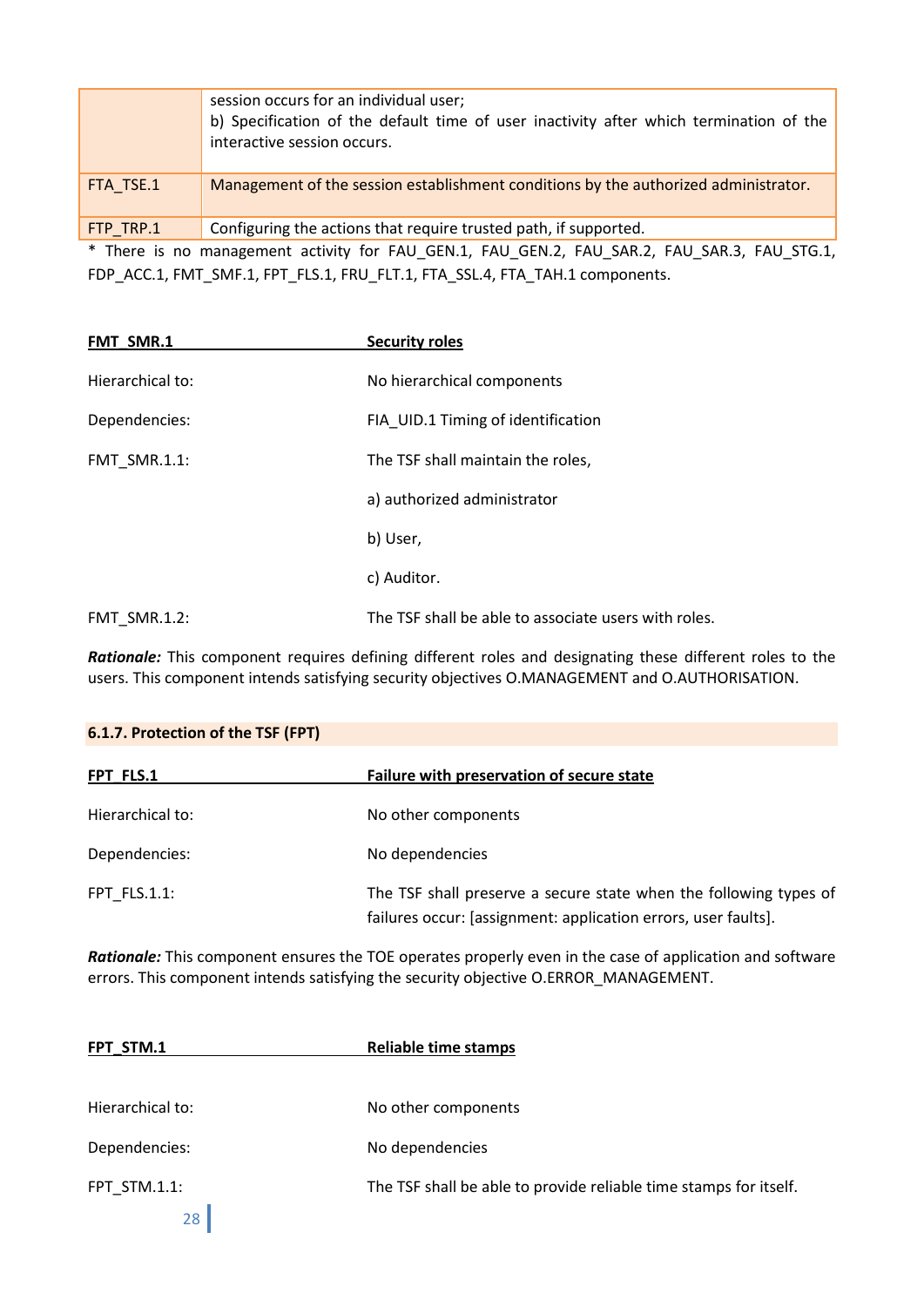*Rationale:* This component provides a reliable time stamp feature for management and audit features in the TOE. This component intends satisfying security objectives O.AUDIT and O.TIME\_STAMP.

#### <span id="page-28-0"></span>**6.1.8. Resource Utilization (FRU)**

| FRU FLT.1        | <b>Degraded fault tolerance</b>                                                                                                                         |
|------------------|---------------------------------------------------------------------------------------------------------------------------------------------------------|
| Hierarchical to: | No other components                                                                                                                                     |
| Dependencies:    | FPT FLS.1 Failure with preservation of secure state                                                                                                     |
| FRU FLT.1.1:     | The TSF shall ensure the operation of [assignment: list of TOE<br>faults] when the following failures occur: [assignment: list of type<br>of failures]. |

*Rationale:* This component ensures the TOE operates properly even in the case of a TSF error. This component intends satisfying the security objective O.ERROR\_MANAGEMENT.

<span id="page-28-1"></span>

| 6.1.9. TOE Access (FTA) |                                                                                                   |
|-------------------------|---------------------------------------------------------------------------------------------------|
| FTA MCS.1               | <b>Basic limitation on multiple concurrent sessions</b>                                           |
| Hierarchical to:        | No other components                                                                               |
| Dependencies:           | FIA UID.1 Timing of identification                                                                |
| FTA MCS.1.1:            | The TSF shall restrict the maximum number of concurrent sessions<br>that belong to the same user. |

*Rationale:* TSF ensures that the number of multiple concurrent sessions that a user can establish is limited in order to establish a secure session. This component intends satisfying the security objective O.AUTHORISATION.

| FTA SSL.3        | <b>TSF-initiated termination</b>                                                                          |
|------------------|-----------------------------------------------------------------------------------------------------------|
| Hierarchical to: | No other components                                                                                       |
| Dependencies:    | No dependencies.                                                                                          |
| FTA SSL.3.1:     | The TSF shall terminate an interactive session after a [assignment:<br>time interval of user inactivity]. |

*Rationale:* This component provides requirements for terminating of the session by TSF at the end of a certain of a time, if the user doesn't take any action. This component intends satisfying the security objective O.AUTHORISATION.

**FTA\_SSL.4 User-initiated termination**

29

Hierarchical to: No other components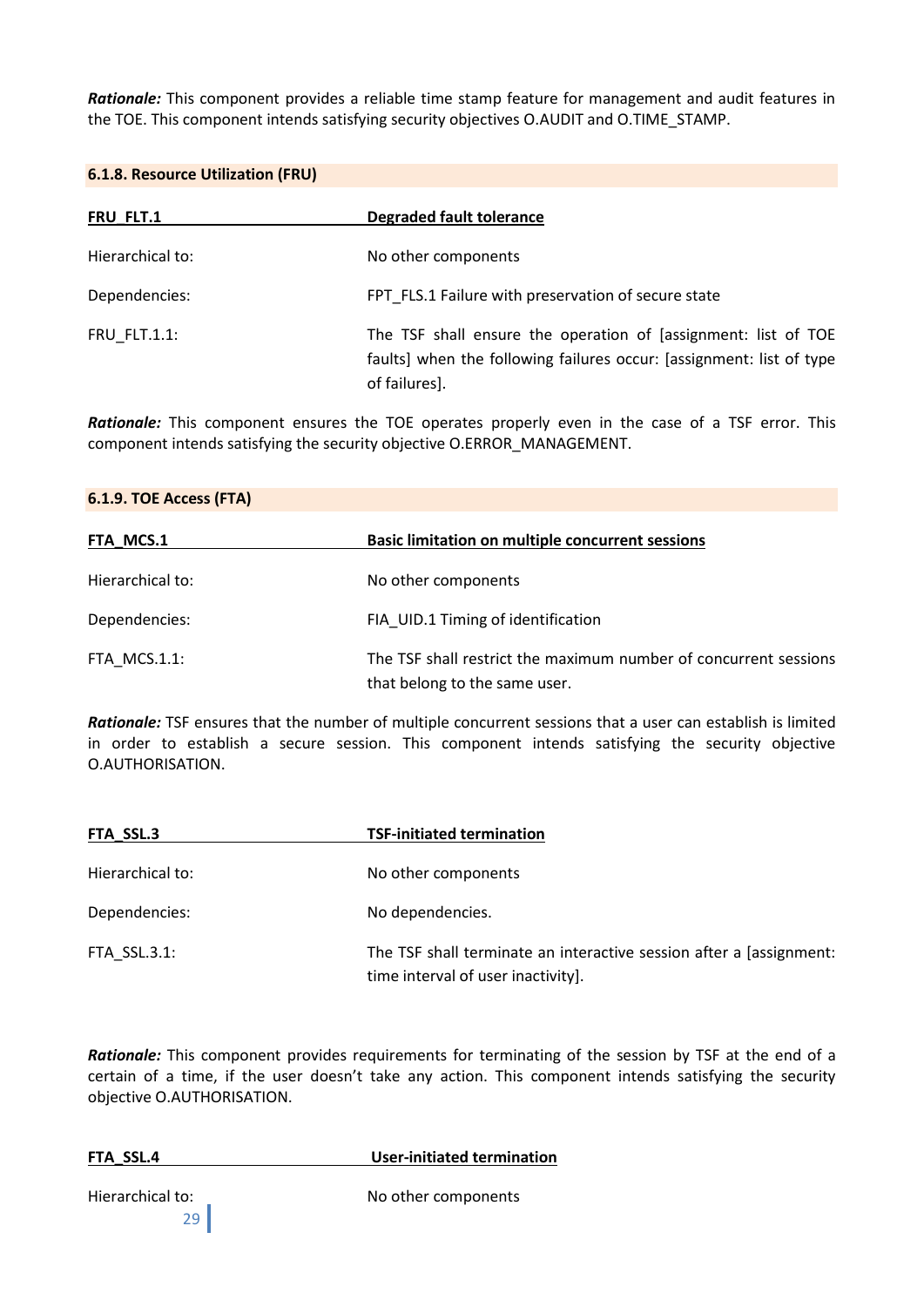Dependencies: No dependencies.

FTA SSL.4.1 : The TSF shall allow user-initiated termination of the user's own interactive session.

*Rationale:* The user is needed to have capabilities of terminating its own interacted sessions in order to terminate a secure session. This component intends satisfying the security objective O.AUTHORISATION.

| FTA TAH.1           | <b>TOE access history</b>                                                                                                                                                                                                                                              |
|---------------------|------------------------------------------------------------------------------------------------------------------------------------------------------------------------------------------------------------------------------------------------------------------------|
| Hierarchical to:    | No other components                                                                                                                                                                                                                                                    |
| Dependencies:       | No dependencies.                                                                                                                                                                                                                                                       |
| <b>FTA TAH.1.1:</b> | Upon successful session establishment, the TSF shall display the<br>[selection: date, time, method, location] of the last successful<br>session establishment to the user.                                                                                             |
| <b>FTA TAH.1.2:</b> | Upon successful session establishment, the TSF shall display the<br>[selection: date, time, method, location] of the last unsuccessful<br>attempt to session establishment and the number of unsuccessful<br>attempts since the last successful session establishment. |
| <b>FTA TAH.1.3:</b> | The TSF shall not erase the access history information from the<br>user interface without giving the user an opportunity to review the<br>information.                                                                                                                 |

*Rationale:* This component allows TSF to present successful and failed access attempts of the user when the user log in. This component intends satisfying the security objective O.AUTHORISATION.

| FTA TSE.1        | <b>TOE session establishment</b>                                                                                                           |
|------------------|--------------------------------------------------------------------------------------------------------------------------------------------|
| Hierarchical to: | No other components                                                                                                                        |
| Dependencies:    | No dependencies.                                                                                                                           |
| FTA TSE.1.1:     | The TSF shall be able to deny session establishment based on<br>[assignment: location, time, number of session establishment<br>attempts]. |

*Rationale:* This component determines in which kind of situations establishing a session by a user is not allowed. This component intends satisfying the security objective O.AUTHORISATION.

<span id="page-29-0"></span>

| 6.1.10. Trusted Paths / Channels (FTP) |
|----------------------------------------|
|----------------------------------------|

**FTP\_TRP.1** Trusted path

Hierarchical to: No other components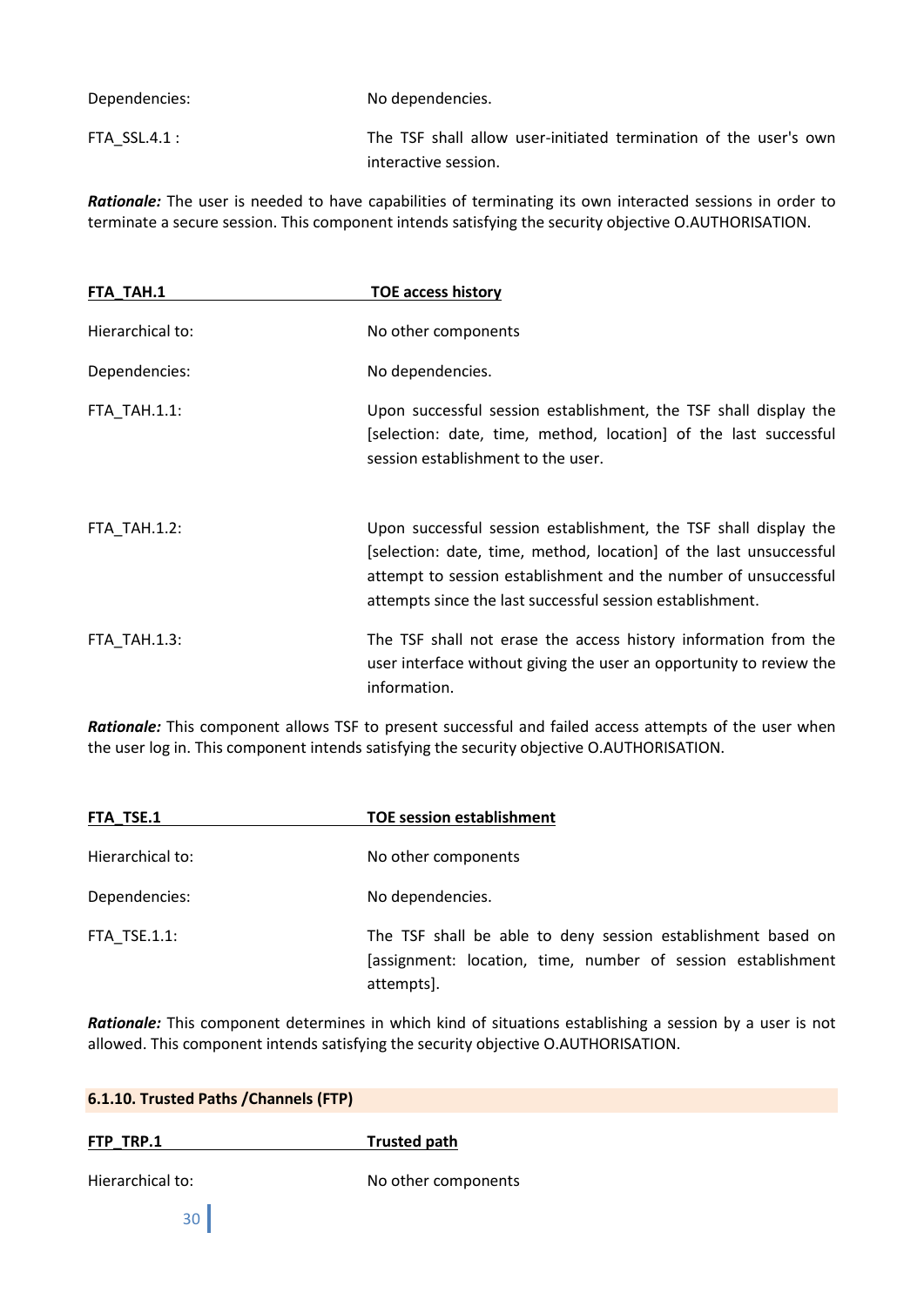| Dependencies: | No dependencies.                                                                                                                                                                                                                                                                                                                                                            |
|---------------|-----------------------------------------------------------------------------------------------------------------------------------------------------------------------------------------------------------------------------------------------------------------------------------------------------------------------------------------------------------------------------|
| FTP TRP.1.1:  | The TSF shall provide a communication path between itself and<br>[remote, local] users that is logically distinct from other<br>communication paths and provides assured identification of its end<br>points and protection of the communicated data from [selection:<br>modification, disclosure, [assignment: other types of integrity or<br>confidentiality violation]]. |
| FTP TRP.1.2:  | The TSF shall permit [the TSF, local users, remote users] to initiate<br>communication via the trusted path.                                                                                                                                                                                                                                                                |
| FTP TRP.1.3:  | The TSF shall require the use of the trusted path for [initial user<br>authentication, management functions, data transfer].                                                                                                                                                                                                                                                |

*Rationale:* This component ensures establishing and sustaining a secure session from the users to TSF and from the TSF to the users. Any interaction related with security requires a trusted access path. A user shall establish a trusted access path during its interaction with TSF, or the TSF shall communicate by using a trusted path. This component intends satisfying the security objective O.DATA\_FLOW\_CONTROL.

#### <span id="page-30-0"></span>**6.2. TOE Security Assurance Requirements**

This protection profile encompasses Security Assurance Requirements written in the CC, section 3 which are applicable for the level of EAL 2. In addition it addresses the following issues:

ASE\_CCL.1, defined in the CC, section 3 has been re-written as follows: All developer action elements, content and presentation elements and evaluator action elements have been prevented. However the following section has been re-written:

In determination and verification of ASE\_CCL.1.10C conformance claim rationale, the requirements defined under the subtitles, "ST author's note" (if available), in the functional security components determined by the protection profile shall be taken into consideration.

| <b>Assurance Class</b>                    | <b>Assurance Components</b> |                                             |  |  |  |  |
|-------------------------------------------|-----------------------------|---------------------------------------------|--|--|--|--|
| <b>ADV: Development</b>                   | ADV_ARC.1                   | Security architecture description           |  |  |  |  |
|                                           | ADV FSP.2                   | Security-enforcing functional specification |  |  |  |  |
|                                           | ADV TDS.1                   | Basic design                                |  |  |  |  |
| <b>AGD: Guidance documents</b>            | AGD_OPE.1                   | <b>Operational user guidance</b>            |  |  |  |  |
|                                           | AGD PRE.1                   | Preparative procedures                      |  |  |  |  |
| ALC: Life-cycle support                   | ALC CMC.2                   | Use of a CM system                          |  |  |  |  |
|                                           | ALC_CMS.2                   | Parts of the TOE CM coverage                |  |  |  |  |
|                                           | ALC DEL.1                   | <b>Delivery procedures</b>                  |  |  |  |  |
| <b>ASE: Security Target</b><br>evaluation | ASE CCL.1                   | Conformance claims                          |  |  |  |  |
|                                           | ASE ECD.1                   | <b>Extended components definition</b>       |  |  |  |  |
|                                           | ASE INT.1                   | ST introduction                             |  |  |  |  |
|                                           | ASE OBJ.2                   | Security objectives                         |  |  |  |  |

#### **Table 6: TOE Security Assurance Requirements Components List**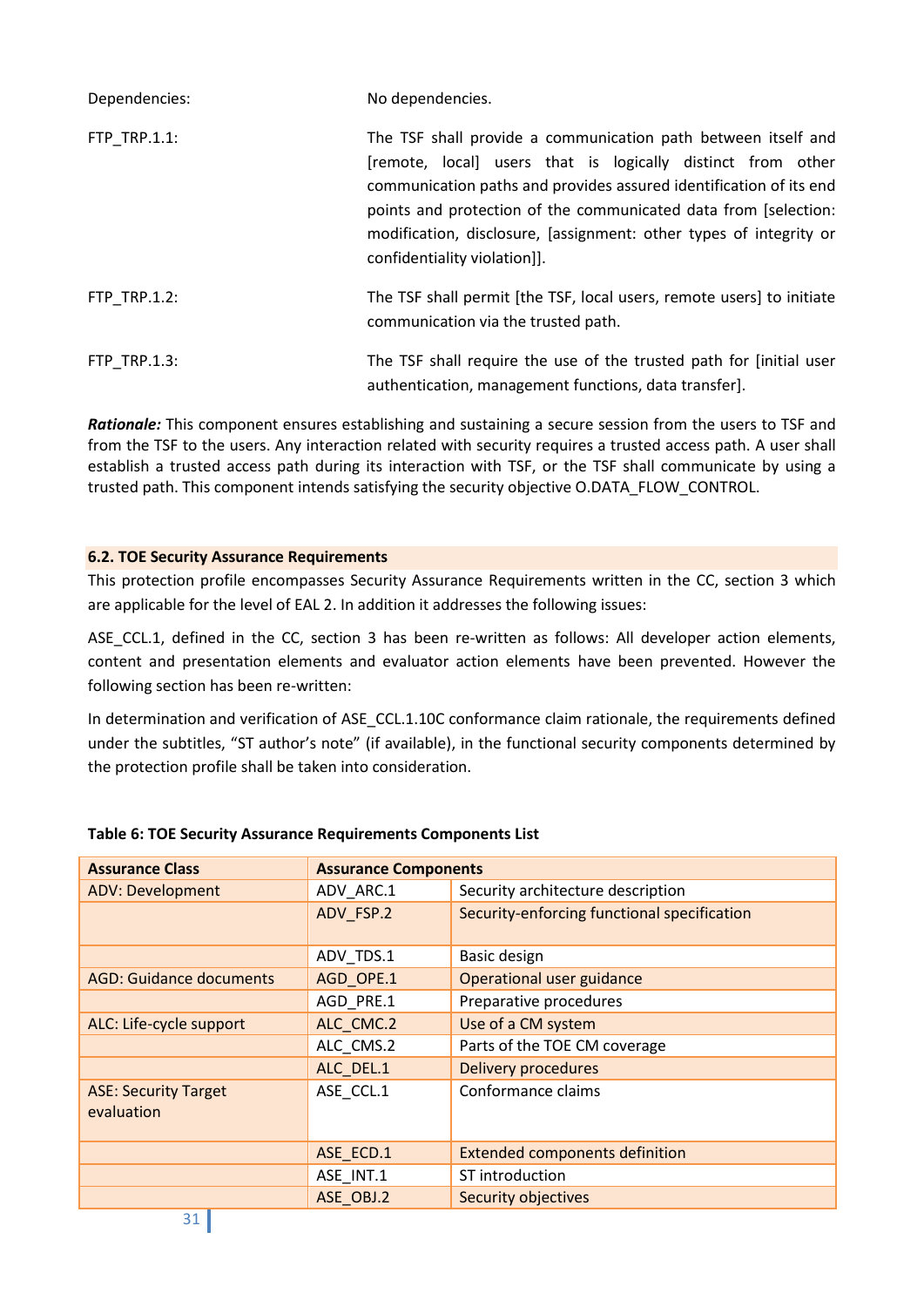|                               | ASE_REQ.2 | Derived security requirements |  |  |  |
|-------------------------------|-----------|-------------------------------|--|--|--|
|                               | ASE TSS.1 | TOE summary specification.    |  |  |  |
| ATE: Tests                    | ATE COV.1 | Evidence of coverage          |  |  |  |
|                               | ATE FUN.1 | <b>Functional testing</b>     |  |  |  |
|                               | ATE IND.2 | Independent testing - sample  |  |  |  |
| AVA: Vulnerability assessment | AVA VAN.2 | <b>Vulnerability analysis</b> |  |  |  |

# <span id="page-31-0"></span>**6.3. Security Requirements Rationale**

# <span id="page-31-1"></span>**6.3.1. Security Functional Requirements Dependencies**

Table 7 provides the dependencies of selected Functional Security Requirements, defined in the CC and how these dependencies are covered in this protection profile.

#### **Table 7: Security Functional Requirements Dependency List**

| <b>Component</b> | <b>Dependency</b>                                      | <b>Coverage</b>          |
|------------------|--------------------------------------------------------|--------------------------|
| FAU GEN.1        | FPT_STM.1 Reliable time stamps                         | FPT STM.1                |
| FAU GEN.2        | FAU GEN.1 Audit data generation                        | FAU GEN.1                |
|                  | FIA_UID.1 Timing of identification                     | FIA_UID.1                |
| FAU_SAR.1        | FAU_GEN.1 Audit data generation                        | FAU_GEN.1                |
| FAU SAR.2        | FAU SAR.1 Audit review                                 | FAU SAR.1                |
| FAU SAR.3        | FAU SAR.1 Audit review                                 | FAU SAR.1                |
| FAU SEL.1        | FAU GEN.1 Audit data generation                        | FAU GEN.1                |
|                  | FMT_MTD.1 TSF Management of TSF data                   | FMT_MTD.1                |
| FAU_STG.1        | FAU_GEN.1 Audit data generation                        | FAU GEN.1                |
| FAU STG.3        | FAU_STG.1 Protected audit trail storage                | FAU STG.1                |
| FAU STG.4        | FAU STG.1 Protected audit trail storage                | FAU STG.1                |
| FDP ACC.1        | FDP_ACF.1 Security attribute-based access control      | FDP ACF.1                |
| FDP ACF.1        | FDP ACC.1 Subset access control                        | FDP ACC.1                |
|                  | FMT_MSA.3 Static attribute initialization              | FMT_MSA.1                |
| FIA_AFL.1        | FIA_UAU.1 Timing of authentication                     | FIA_UAU.1                |
| FIA ATD.1        | $\blacksquare$                                         | $\overline{\phantom{a}}$ |
| FIA SOS.1        | $\overline{a}$                                         |                          |
| FIA UAU.2        | FIA_UID.1 Timing of identification                     | FIA_UID.1                |
| FIA_UAU.5        |                                                        | FIA_UID.1                |
| FIA UID.1        | $\blacksquare$                                         |                          |
| FIA_UID.2        | $\mathbb{L}^+$                                         | $\overline{\phantom{a}}$ |
| FIA USB.1        | FIA ATD.1 User attribute definition                    | FIA ATD.1                |
| FMT MOF.1        | FMT SMR.1 Security roles                               | FMT SMR.1                |
|                  | FMT_SMF.1 Specification of Management Functions        | FMT SMF.1                |
| FMT MSA.1        | [FDR_ACC.1 Subset access control or Subset information | FDR ACC.1                |
|                  | flow control                                           | FMT SMR.1                |
|                  | FMT SMR.1 Security roles                               | FMT_SMF.1                |
|                  | FMT_SMF.1 Specification of Management Functions.       |                          |
| FMT MTD.1        | FMT SMR.1 Security roles                               | FMT SMR.1                |
|                  | FMT_SMF.1 Specification of Management Functions        | FMT_SMF.1                |
| FMT_SMF.1        |                                                        |                          |
| FMT_SMR.1        | FIA_UID.1 Timing of identification                     |                          |
| FPT FLS.1        |                                                        | $\overline{\phantom{a}}$ |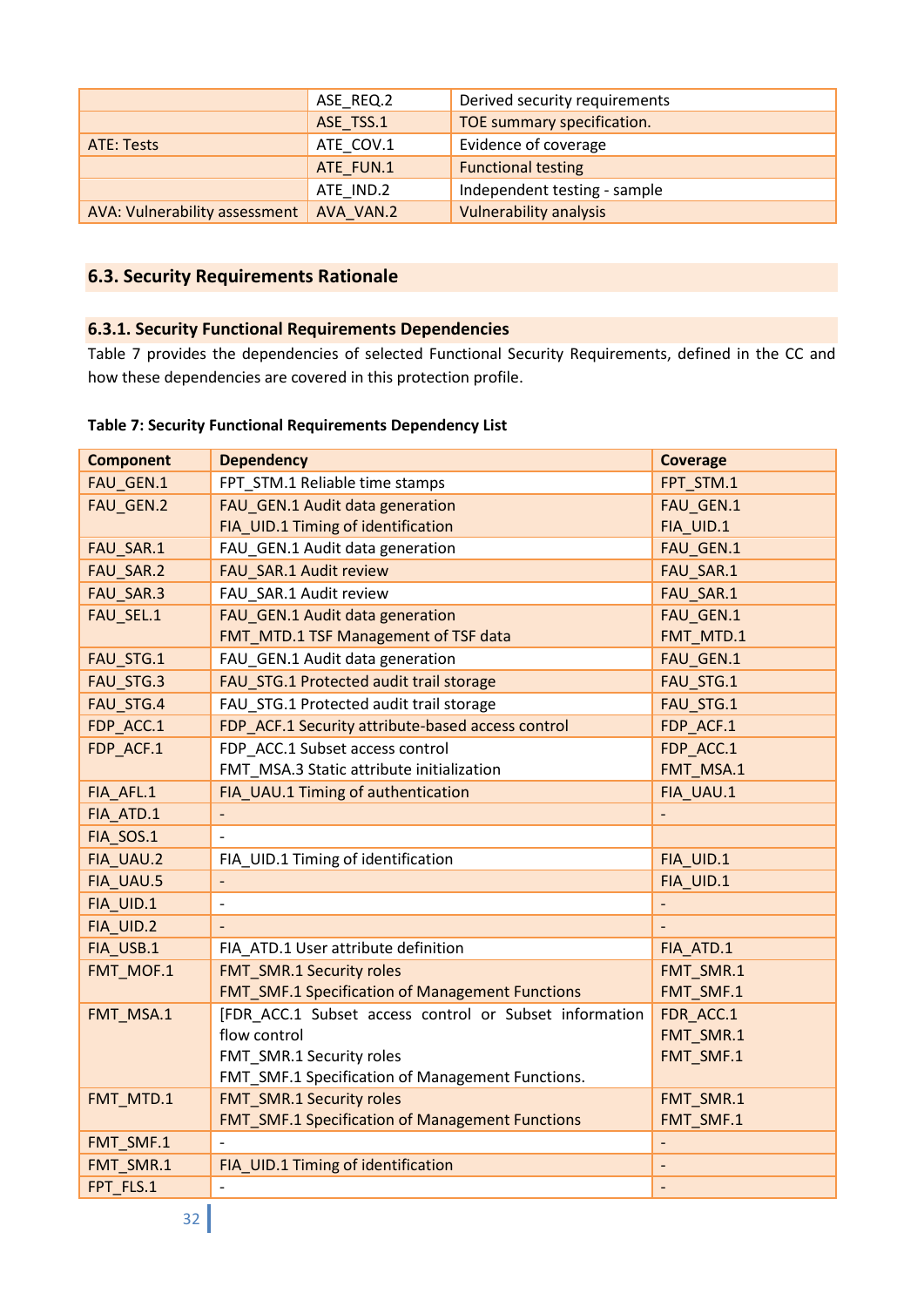| FPT_STM.1 |                                                     |           |
|-----------|-----------------------------------------------------|-----------|
| FRU_FLT.1 | FPT_FLS.1 Failure with preservation of secure state | FPT_FLS.1 |
| FTA_MCS.1 | FIA UID.1 Timing of identification                  | FIA UID.1 |
| FTA_SSL.3 |                                                     |           |
| FTA_SSL.4 |                                                     |           |
| FTA_TAH.1 |                                                     |           |
| FTA_TSE.1 |                                                     |           |
| FTP TRP.1 |                                                     |           |

#### <span id="page-32-0"></span>**6.3.2. Security Assurance Requirements Dependencies**

Table 8 provides the dependencies of selected Security Assurance Requirements, defined in the CC and how these dependencies are covered in this protection profile.

#### **Table 8: Security Assurance Requirements Dependency List**

| <b>Component</b> | <b>Dependency</b>                                      | <b>Coverage</b> |
|------------------|--------------------------------------------------------|-----------------|
| ADV_ARC.1        | ADV FSP.1 Basic functional specification               | ADV FSP.1       |
|                  | ADV_TDS.1 Basic design                                 | ADV_TDS.1       |
| ADV_FSP.2        | ADV_TDS.1 Basic design                                 | ADV TDS.1       |
| ADV_TDS.1        | ADV_FSP.2 Security-enforcing functional specification. | ADV_FSP.2       |
| AGD OPE.1        | ADV FSP.1 Basic functional specification               | ADV FSP.1       |
| AGD_PRE.1        | $\overline{\phantom{a}}$                               |                 |
| ALC_CMC.2        | ALC_CMS.1 TOE CM coverage                              | ALC_CMS.1       |
| ALC CMS.2        |                                                        |                 |
| ALC_DEL.1        | L.                                                     |                 |
| ASE CCL.1        | ASE INT.1 ST introduction                              | ASE_INT.1       |
|                  | ASE_ECD.1 Extended components definition               | ASE ECD.1       |
|                  | ASE_REQ.1 Stated security requirements                 | ASE_REQ.1       |
| ASE_ECD.1        | $\overline{\phantom{a}}$                               |                 |
| ASE_INT.1        | $\overline{a}$                                         |                 |
| ASE_OBJ.2        | ASE_SPD.1 Security problem definition                  | ASE_SPD.1       |
| ASE_REQ.2        | ASE_OBJ.2 Security objectives                          | ASE_OBJ.2       |
|                  | ASE_ECD.1 Extended components definition               | ASE_ECD.1       |
| ASE_TSS.1        | ASE_INT.1 ST introduction                              | ASE_INT.1       |
|                  |                                                        | ASE_REQ.1       |
|                  | ASE REQ.1 Stated security requirements                 | ADV_FSP.1       |
|                  | ADV_FSP.1 Basic functional specification               |                 |
| ATE_COV.1        | ADV_FSP.2 Security-enforcing functional specification  | ADV_FSP.2       |
|                  | ATE_FUN.1 Functional testing                           | ATE_FUN.1       |
| ATE FUN.1        | ATE COV.1 Evidence of coverage                         | ATE COV.1       |
| ATE_IND.2        | ADV FSP.2 Security-enforcing functional specification  | ADV_FSP.2       |
|                  | AGD OPE.1 Operational user guidance                    | AGD_OPE.1       |
|                  | AGD PRE.1 Preparative procedures                       | AGD PRE.1       |
|                  | ATE_COV.1 Evidence of coverage                         | ATE_COV.1       |
|                  | ATE_FUN.1 Functional testing                           | ATE_FUN.1       |
| AVA_VAN.2        | ADV_ARC.1 Security architecture description            | ADV_ARC.1       |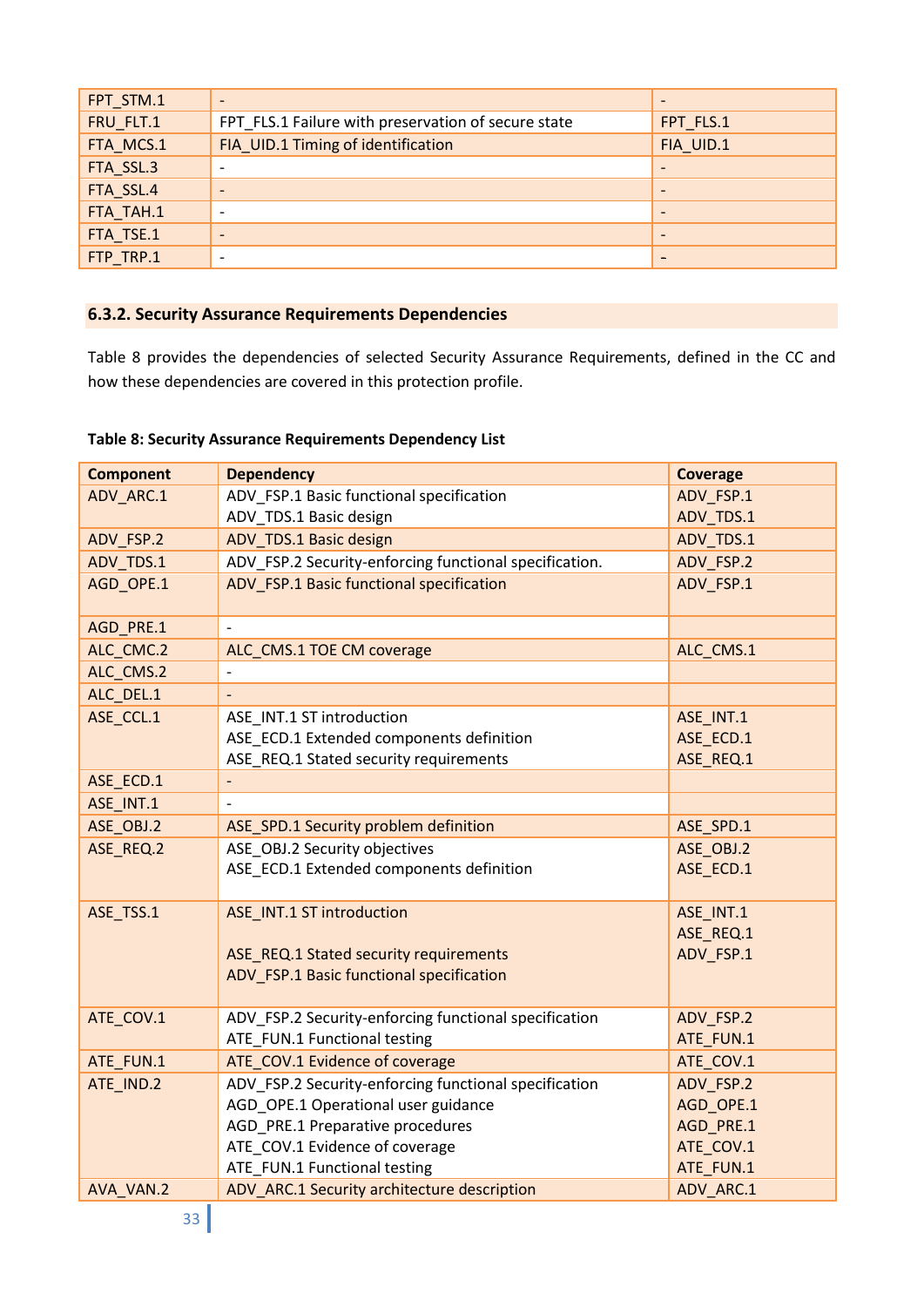| ADV FSP.2 Security-enforcing functional specification<br>ADV TDS.1 Basic design | ADV FSP.2<br>ADV TDS.1 |
|---------------------------------------------------------------------------------|------------------------|
| AGD OPE.1 Operational user guidance<br>AGD PRE.1 Preparative procedures         | AGD OPE.1<br>AGD PRE.1 |

#### <span id="page-33-0"></span>**6.3.3. Security Functional Requirements Coverage**

Table 9 presents the matching between the Functional Security Requirements and the Security objectives. Each Functional Security Requirement covers at least one security objective and each security objective is covered by at least one Functional Security Requirement.

This table also establishes sufficiency and necessity of selected Functional Security Requirements.

#### <span id="page-33-1"></span>**6.3.4. EAL Selection Rationale**

In selecting the level of EAL, security requirements level that is required by the product group have been taken into consideration. EAL levels preferred for commercial products are EAL2, EAL3 and EAL4. EAL5 and above are for critical hardware IT products like smart cards.

Another factor taken into consideration in determining the EAL level is the need for update of the products covered by this protection profile. These products should be updated more frequently when compared to other product groups. Because these products are accessible through web and security threats can be changed in time. Even if the security threats do not change the need for frequent update of these products makes it necessary to select an EAL level in which it is possible to get the result fast.

#### **Table 9: Security Functional Requirement Components**

**Objectives**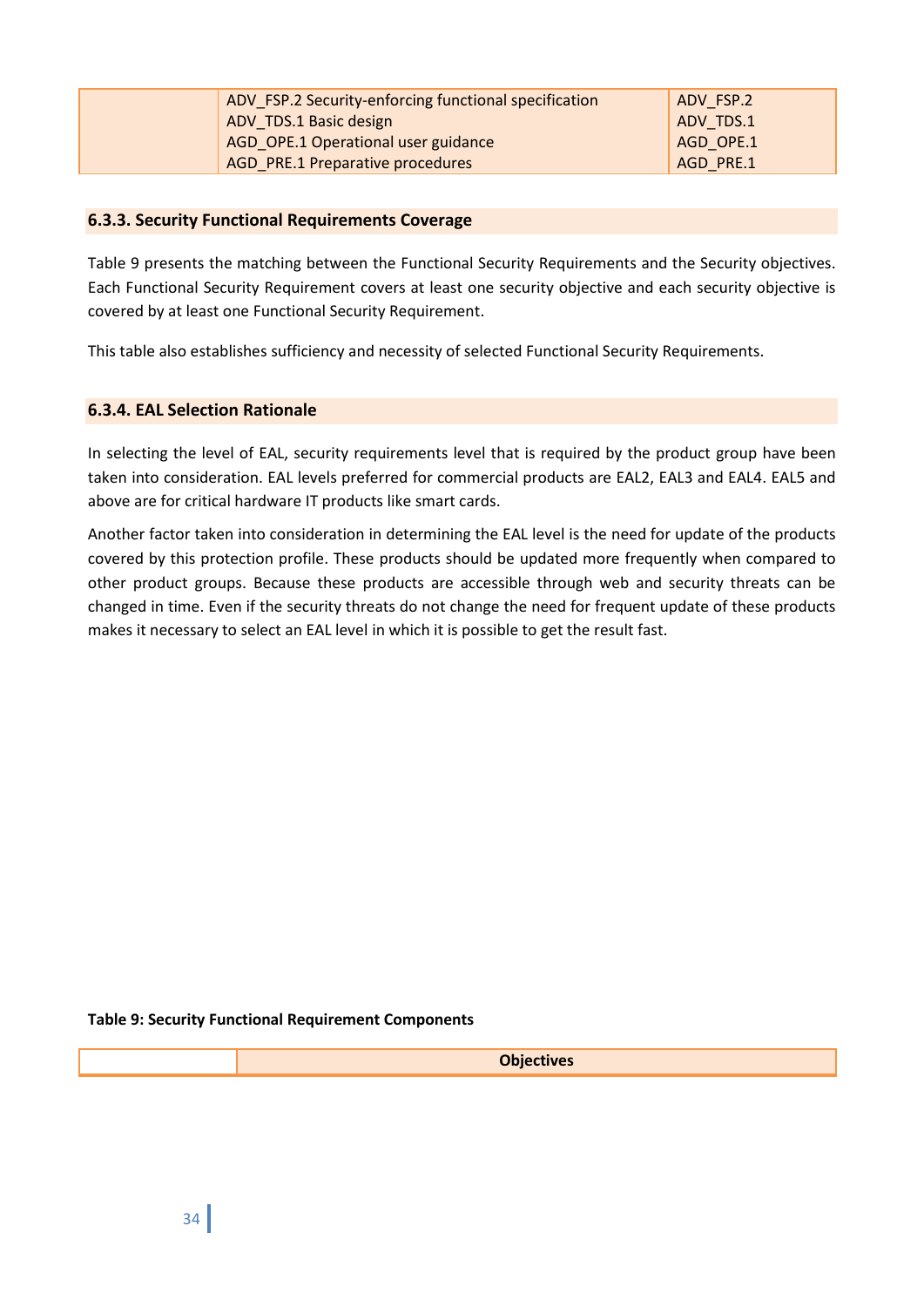|                                         |           | <b>O.AUDIT</b>     | <b>O.AUTHENTICATION</b> | <b>O.AUTHORISATION</b> | O.DATA_FLOW_CONTROL | O. MANAGEMENT      | O.DATA_PROTECTION  | <b>O.PRIVACY</b> | O. ERROR_MANAGEMENT | <b>O.UPDATE</b> |
|-----------------------------------------|-----------|--------------------|-------------------------|------------------------|---------------------|--------------------|--------------------|------------------|---------------------|-----------------|
|                                         | FAU_GEN.1 | $\mathsf{X}% _{0}$ |                         |                        |                     |                    |                    |                  |                     |                 |
|                                         | FAU_GEN.2 | $\pmb{\mathsf{X}}$ |                         |                        |                     |                    |                    |                  |                     |                 |
|                                         | FAU_SAR.1 | $\pmb{\mathsf{X}}$ |                         |                        | $\pmb{\mathsf{X}}$  |                    |                    |                  |                     |                 |
|                                         | FAU_SAR.2 | $\mathbf{X}$       | $\pmb{\mathsf{X}}$      |                        |                     |                    |                    |                  |                     |                 |
|                                         | FAU_SAR.3 | X                  |                         |                        | $\pmb{\mathsf{X}}$  |                    |                    |                  |                     |                 |
|                                         | FAU_SEL.1 | $\pmb{\mathsf{X}}$ |                         |                        | $\mathsf{X}$        |                    |                    |                  |                     |                 |
|                                         | FAU_STG.1 | $\pmb{\mathsf{X}}$ |                         |                        |                     | $\pmb{\mathsf{X}}$ |                    |                  |                     |                 |
|                                         | FAU_STG.3 | $\pmb{\mathsf{X}}$ |                         |                        | $\pmb{\mathsf{X}}$  |                    |                    |                  |                     |                 |
|                                         | FAU_STG.4 | $\pmb{\mathsf{X}}$ |                         |                        |                     |                    |                    |                  |                     |                 |
|                                         | FDP_ACC.1 |                    | $\pmb{\mathsf{X}}$      |                        |                     | $\pmb{\mathsf{X}}$ |                    |                  |                     |                 |
|                                         | FDP_ACF.1 |                    | $\pmb{\mathsf{X}}$      |                        |                     | $\pmb{\mathsf{X}}$ |                    |                  |                     |                 |
|                                         | FDP_RIP.2 |                    |                         |                        |                     |                    | $\pmb{\mathsf{X}}$ |                  |                     |                 |
|                                         | FIA_AFL.1 | $\pmb{\mathsf{X}}$ | $\pmb{\mathsf{X}}$      |                        |                     |                    |                    |                  |                     |                 |
|                                         | FIA_SOS.1 |                    | $\pmb{\mathsf{X}}$      |                        |                     |                    |                    |                  |                     |                 |
|                                         | FIA_ATD.1 |                    |                         | $\pmb{\mathsf{X}}$     |                     |                    |                    |                  |                     |                 |
|                                         | FIA_UAU.2 |                    | $\pmb{\mathsf{X}}$      |                        |                     |                    |                    |                  |                     |                 |
|                                         | FIA_UAU.5 |                    | $\pmb{\mathsf{X}}$      |                        |                     |                    |                    |                  |                     |                 |
|                                         | FIA_UID.1 |                    | $\pmb{\mathsf{X}}$      | X                      |                     |                    |                    |                  |                     |                 |
|                                         | FIA_UID.2 |                    | $\pmb{\mathsf{X}}$      | $\pmb{\mathsf{X}}$     |                     |                    |                    |                  |                     |                 |
| <b>Security Functional Requirements</b> | FIA_USB.1 | X                  | $\pmb{\mathsf{X}}$      | $\pmb{\mathsf{X}}$     |                     |                    |                    |                  |                     |                 |
|                                         | FMT_MOF.1 | $\mathsf{X}$       |                         |                        | $\pmb{\mathsf{X}}$  |                    |                    |                  |                     |                 |
|                                         | FMT_MSA.1 | $\mathsf{X}$       |                         |                        | $\mathbf{x}$        |                    |                    |                  |                     |                 |
|                                         | FMT_MTD.1 |                    |                         |                        | $\boldsymbol{x}$    |                    |                    |                  |                     |                 |
|                                         | FMT_SMF.1 |                    |                         |                        | $\boldsymbol{x}$    |                    |                    |                  |                     |                 |
|                                         | FMT_SMR.1 |                    | $\mathbf{x}$            |                        | $\mathbf{x}$        |                    |                    |                  |                     |                 |
|                                         | FPT_FLS.1 |                    |                         |                        |                     |                    | $\mathsf{X}$       |                  | $\mathsf{X}$        |                 |
|                                         | FPT_STM.1 | $\mathbf{x}$       |                         |                        |                     |                    |                    |                  |                     |                 |
|                                         | FRU_FLT.1 |                    |                         |                        |                     |                    | $\mathbf{x}$       | $\mathbf{x}$     | $\mathbf{X}$        |                 |
|                                         | FTA_MCS.1 |                    | $\mathbf{X}$            |                        | $\mathsf{X}$        |                    |                    |                  |                     |                 |
|                                         | FTA_SSL.3 |                    | $\pmb{\mathsf{X}}$      |                        | $\pmb{\mathsf{X}}$  |                    |                    |                  |                     |                 |
|                                         | FTA_SSL.4 |                    | $\pmb{\mathsf{X}}$      |                        |                     |                    |                    |                  |                     |                 |
|                                         | FTA_TAH.1 |                    | $\mathbf{x}$            |                        |                     |                    |                    |                  |                     |                 |
|                                         | FTA_TSE.1 |                    | $\pmb{\mathsf{X}}$      |                        | $\mathbf x$         |                    |                    |                  |                     |                 |
|                                         | FTP_TRP.1 |                    |                         | $\pmb{\mathsf{X}}$     |                     |                    |                    |                  |                     | $\mathbf x$     |